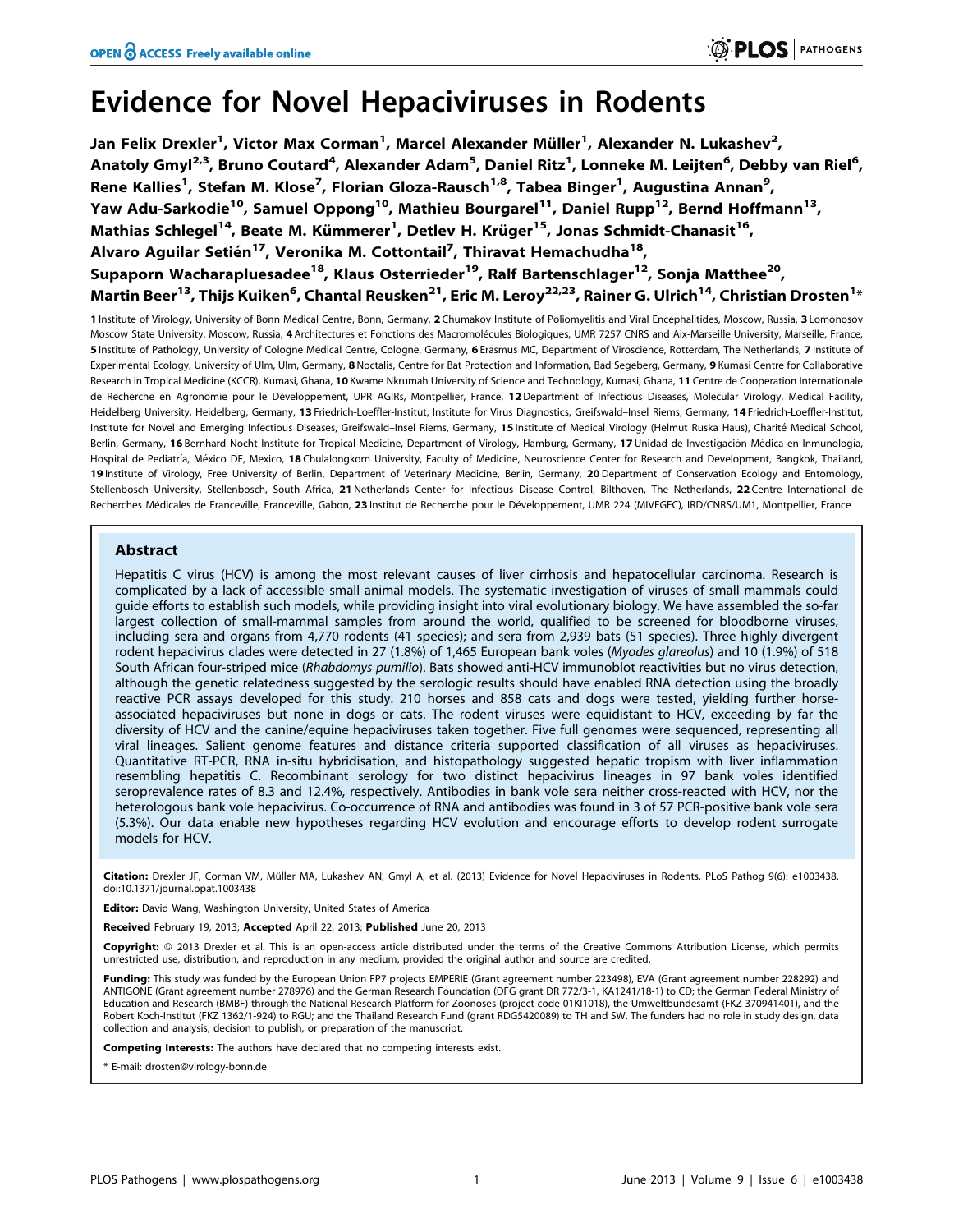## Author Summary

The hepatitis C virus (HCV) is one of the most relevant causes of liver disease and cancer in humans. The lack of a small animal models represents an important hurdle on our way to understanding, treating, and preventing hepatitis C. The investigation of small mammals could identify virus infections similar to hepatitis C in animals that can be kept in laboratories, such as rodents, and can also yield insights into the evolution of those ancestral virus lineages out of which HCV developed. Here, we investigated a worldwide sample of 4,770 rodents, 2,939 bats, 210 horses and 858 cats and dogs for HCV-related viruses. New viruses were discovered in European bank voles (Myodes glareolus) and South African four-striped mice (Rhabdomys pumilio). The disease in bank voles was studied in more detail, suggesting that infection of the liver occurs with similar symptoms to those caused by HCV in humans. These rodents might thus enable the development of new laboratory models of hepatitis C. Moreover, the phylogenetic history of those viruses provides fascinating new ideas regarding the evolution of HCV ancestors.

#### Introduction

Hepatitis C virus is one of the leading causes of human morbidity and mortality due to hepatitis, liver cirrhosis, and hepatocellular carcinoma [1,2,3]. It has become the main reason for liver transplantation in developed countries and represents an economic burden exceeding 1 billion US\$ of direct health costs [4,5]. New estimates of the burden of disease suggest at least 185 million individuals worldwide to have been seropositive in 2005, with a tendency to increase [6]. Treatment has considerably improved due to the optimization of antiviral regimens and the advent of new antiviral drugs [7,8,9]. However, treatment in resource-limited settings is hardly accessible [10]. The most effective instrument to prevent new infections with HCV would be a prophylactic vaccine. Unfortunately, chimpanzees are the only known animal species to adequately reflect human HCV infection [11]. Vaccine development is hampered by the lack of a small animal model accessible at early stages of vaccine development [12,13]. Mice cannot be infected with HCV [14], but rats and mice engrafted with human hepatoma cells or transgenic for human CD81 and other co-receptor molecules have been proposed [12,15,16,17]. Mouse-adapted HCV has also been generated [16,18]. Still, these models are highly demanding from a technical point of view and reflect only parts of the pathogenesis and lifecycle of HCV, precluding their wide application [12,19].

A HCV-related hepacivirus of unknown origin, termed GBV-B, has been used as a surrogate model for HCV infection involving New World monkeys, where it causes hepatitis upon experimental inoculation [20,21]. The use of a surrogate model based on a related virus indicates a way to study HCV pathogenesis and immunity, even though neither monkeys nor apes are acceptable laboratory models in terms of accessibility and ethics [12,13,22]. Non-Primate hepaciviruses related to HCV have also been detected in dogs and horses [23,24]. While horses cannot be considered as laboratory models, dogs at least have compatible body sizes. However, additional to ethical controversies, infected dogs showed grossly deviating pathology in that they appeared to have higher virus concentrations in respiratory specimens than in the liver [23]. So far there is no evidence of antibodies against the virus in dogs, limiting their utility as a vaccination challenge model [23,24]. No hepaciviruses have been detected in other animals that could be kept in laboratories with reasonable effort, and under ethically acceptable conditions.

The targeted identification of animal hepaciviruses might help elucidating the obscure origins of HCV and yield more accessible HCV surrogate models. We have recently demonstrated that the systematic investigation of small mammal reservoirs can yield novel viruses that are genetically closely related to human pathogenic viruses, such as the paramyxoviruses mumps and Nipah virus [25]. Biological and ecological considerations direct research interests to animals with properties supportive of virus maintenance. The close social interaction of certain bat species forming large and dense social groups favors virus maintenance [25,26]. Virus spreading by bats may be facilitated by their migratory lifestyle, but also by human activities such as hunting of bats as bushmeat and human invasion of remote habitats [27,28,29]. Several rodent species are also in focus as potential virus reservoirs, as they constitute habitat generalists and follow human civilization, providing opportunities for virus transmission [30,31]. Even though rodents form smaller social groups than bats, some rodent species have a high population turnover, which should enable efficient maintenance of viruses through the continuous replenishment of susceptible individuals [26,32]. Among terrestrial mammals, rodents and bats together constitute about two thirds of the 5,487 known mammalian species [33]. Screening of wild mammals with a view on laboratory models should be oriented by criteria such as small body size and the ability to adapt to laboratory conditions, which applies to rodents, but not bats [12,34]. Here we have investigated 7,709 bats and rodents pertaining to 92 species sampled globally in ten tropical and temperate countries. The investigation was complemented by a comparison of virus diversity in 1,068 horses, cats and dogs.

## Materials and Methods

#### Ethics statement

All animals were handled according to national and European legislation, namely the EU council directive 86/609/EEC for the protection of animals. For all individual sampling sites, study protocols including trapping, sampling and testing of animals were approved by the responsible animal ethics committees as detailed below. All efforts were made leave animals unharmed or to minimize suffering of animals. Any surgical procedure was performed under sodium pentobarbital/ketamine anesthesia. Trapping of rodents in Germany was conducted in the framework of hantavirus monitoring activities and was coordinated by the Friedrich-Loeffler-Institut, the Federal Research Institute for Animal Health. Rodent monitoring in the federal states Mecklenburg-Western Pomerania, Thuringia, Baden-Wuerttemberg and North Rhine Westphalia was coordinated by the Julius Kühn Institute (permit numbers LALLF M-V/TSD/7221.3-2.1-030/09, TH 15-107/09, BW 35-9185.82/0261 and NW 20.09.210. Additional animals were provided by forest institutions and pest management institutions in Mecklenburg-Western Pomerania, Thuringia, Brandenburg, Lower Saxony, Baden-Wuerttemberg, Berlin and Budapest which caught and sacrificed the animals during their official duties without necessity of further permits. Rodents and other small mammals trapped by cats were included in the investigations. Rodent sampling in South Africa was licensed by Cape Nature under permit numbers 317/2003 and 360/2003. Rodent sampling in The Netherlands was licensed by the Dutch animal ethic committee (DEC) under permit numbers 200700119, 200800113 and 200800053. Rodent sampling in Thailand was granted by the Agricultural Zoology Research Group, Department of Agriculture, Thailand (permit no. KU./14-182). Rodent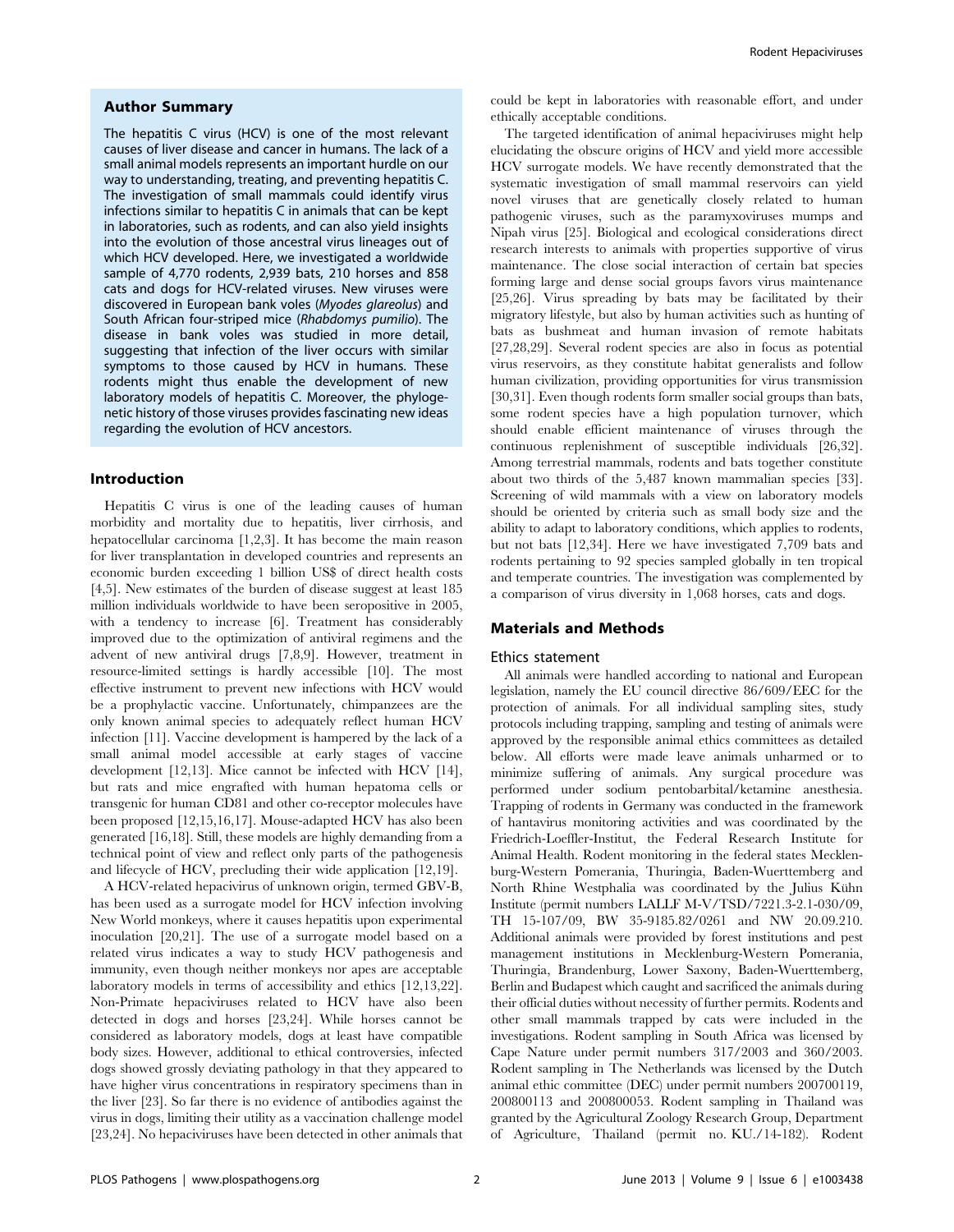sampling in Gabon was licensed by the Ministry of Water and Forest, statement 003/MEF/SG/DGEF/DFC from 2011. Rodent sampling in Mexico was licensed by Secretaría del Medio Ambiente del gobierno de México (SEMARNAT) under permit number SGPA/DGVS/08283/12. Horse, dog and cat samples were collected from regular diagnostic specimens sent to the OIE Reference Laboratory for Equine Influenza and Herpesviruses at the Freie Universitaet Berlin. Sampling and capture of bats as well as sample transfers were done under wildlife permits and ethics clearances: Panama (Research-Permit STRI: STRI2563 (PI VC) - IACUC 100316-1001-18/Research-Permit ANAM: SE/A-68- 11/Ethics-Permit: IACUC 100316-1001-18/Export Permits: SEX/A-30-11, SEX/A-55-11, SEX/A-81-10, SEX-A-26-10); Ghana (Research Permit: 2008–2010 (A04957)/Ethics-Permit: CHRPE49/09/Export-Permit: State Agreement between Ghana and Hamburg (BNI)); Australia (Research Permit: S11828 and S11762/Ethics-Permit: TRIM 01/1118(2), TRIM 06/3569, and University of Queensland/Animal Ethics Committee SIB600/05/ DEST/Export-Permit: DE201-12); Papua-New Guinea (Ethics-Permit: PNG/NatMus/2002/Export-Permit: Conducted by Papua New Guinea National Museum); Gabon (Ethics-Permit: 00021/ MEFEPA/SG/DGEF/DFC); Germany (Ethics-Permit: LANU 314/5327.74.1.6).

## Sampling and RNA purification

For all sampling and exportation of specimens, permission was obtained from the respective authorities (see Acknowledgement for individual permits). Animals were caught with mist nets, live or snap traps, identified by trained field biologists on site or prior to dissection (where applicable), euthanized and dissected in the respective laboratories. Canine, feline and equine samples were routine diagnostic specimens. Between  $10-140 \mu L$  of blood were extracted using the Qiagen Viral RNA Mini kit (Qiagen, Hilden, Germany). Approximately 30 mg of solid organ tissue were homogenized in a TissueLyser (Qiagen) and purified using the RNeasy Kit (Qiagen).

## Hepacivirus detection and quantification

Six nested PCR assays for amplification of hepacivirus RNA and two assays targeting the Flaviviridae sister-genera Flavivirus and Pestivirus were used to ensure broad detection. Highly sensitive HCV-specific assays targeting the X-tail, NS5B and 5'-untranslated genomic regions were used in addition (see Supplementary Table S2 for oligonucleotide sequences and reaction conditions). RNA quantification relied on strain-specific real-time RT-PCR assays and photometrically quantified in vitro RNA transcripts generated as described previously [35].

#### Full genome sequencing

No isolation attempts were made due to the small available specimen quantities and notorious difficulty of hepacivirus isolation. Instead, those rodent specimens with highest RNA concentrations were selected for full genome sequencing. Genomespanning islets were amplified by PCR using degenerate broadly reactive oligonucleotides (Supplementary Table S2). Bridging strain-specific oligonucleotide primers (available upon request) were then designed to perform long range PCR using the Expand High Fidelity kit (Roche) on cDNA templates generated with the SuperScriptIII kit (Invitrogen). Some cDNA templates were enriched using a Phi29-based hexamer-driven amplification using a modified protocol of the Qiagen Whole Transcriptome Amplification kit (Qiagen) as described previously [25]. Amplicons were Sanger sequenced using a primer walking strategy. The 5'genome ends were determined using the Roche rapid amplification of cDNA ends (RACE) kit (Roche) generating contiguous PCR amplicons encompassing the complete 5'-untranslated region  $(5'-UTR)$  and the  $5'-terminus$  of the *core* gene.  $454$  junior next generation sequencing was used for confirmation of 5'-UTR sequences. For determination of the 3'-genome end, viral RNA was adenylated using a poly-A-polymerase (Clontech, Paris, France) followed by 3'-RACE using the Invitrogen GeneRacer Kit (Invitrogen).

## Phylogeny

Bayesian tree topologies were assessed with MrBayes V3.1 [36] using the WAG amino acid substitution matrix and BEAST V1.7.4 [37] using the GTR model for nucleotide sequences and the FLU model for amino acid sequences. For MrBayes, two million MCMC iterations were sampled every 100 steps, resulting in 20,000 trees. For BEAST, 10,000,000 generations run under a strict clock were sampled every 1,000 steps, resulting in 10,000 trees. Burn-in was generally 25% of tree replicates.. A human pegivirus (previously termed GBV-C1; GenBank, U36380) was used as an outgroup. Maximum Likelihood analyses were used to confirm Bayesian tree topologies using the WAG amino acid substitution model and 1,000 bootstrap replicates in PhyML [38]. Trees were visualized in FigTree from the BEAST package and Densitree [39].

### Folding

RNA secondary structures in viral 5'- and 3'-genome ends were inferred manually basing on covariant base pairing and thermodynamic predictions using mfold [40] in an alignment of rodent, primate and canine/equine hepaciviruses generated with MAFFT [41].

# Prediction of signal peptidase cleavage and N-/Oglycosylation sites

Putative cellular signal peptidase (SP) cleavage sites were predicted based on artificial neural networks (NN) and hidden Markov models (HMM) using the SignalP 3.0 Server [42]. N- and O-glycosylation sites were determined using the online tools NetNGlyc 1.0 Server and NetOGlyc Server [43,44].

#### Genome comparison

Putative genes were annotated based on predicted signal peptidase (SP) cleavage sites (where applicable) and sequence homology to HCV, GBV-B and canine/equine hepaciviruses. Alignments were generated using MAFFT [41]. Amino acid percentage identity matrices were calculated using MEGA5 [45] with the pairwise deletion option.

## **Statistics**

Comparison of mean virus concentrations was done using an ANOVA analysis with Scheffe´ post-hoc tests in the SPSS V20 software package (IBM, Ehningen, Germany). Cross-tables were done using EpiInfo7 (www.cdc.gov/epiinfo).

#### Serology

HCV Western blot. Western blot (WB) analysis was performed with commercially available HCV strips (recomBlot HCV IgG 2.0 and recomLine HCV IgG, Microgen, Neuried, Germany). Bat and rodent sera were diluted 1:100 for screening. Horseradish peroxidase-labelled goat anti-bat immunoglobulin (Ig) conjugate (Bethyl, Montgomery, AL, USA) or goat-anti mouse Ig (Dianova, Hamburg, Germany) were used as secondary antibodies (dilution, 1:500). For rodent WB, a tertiary horseradish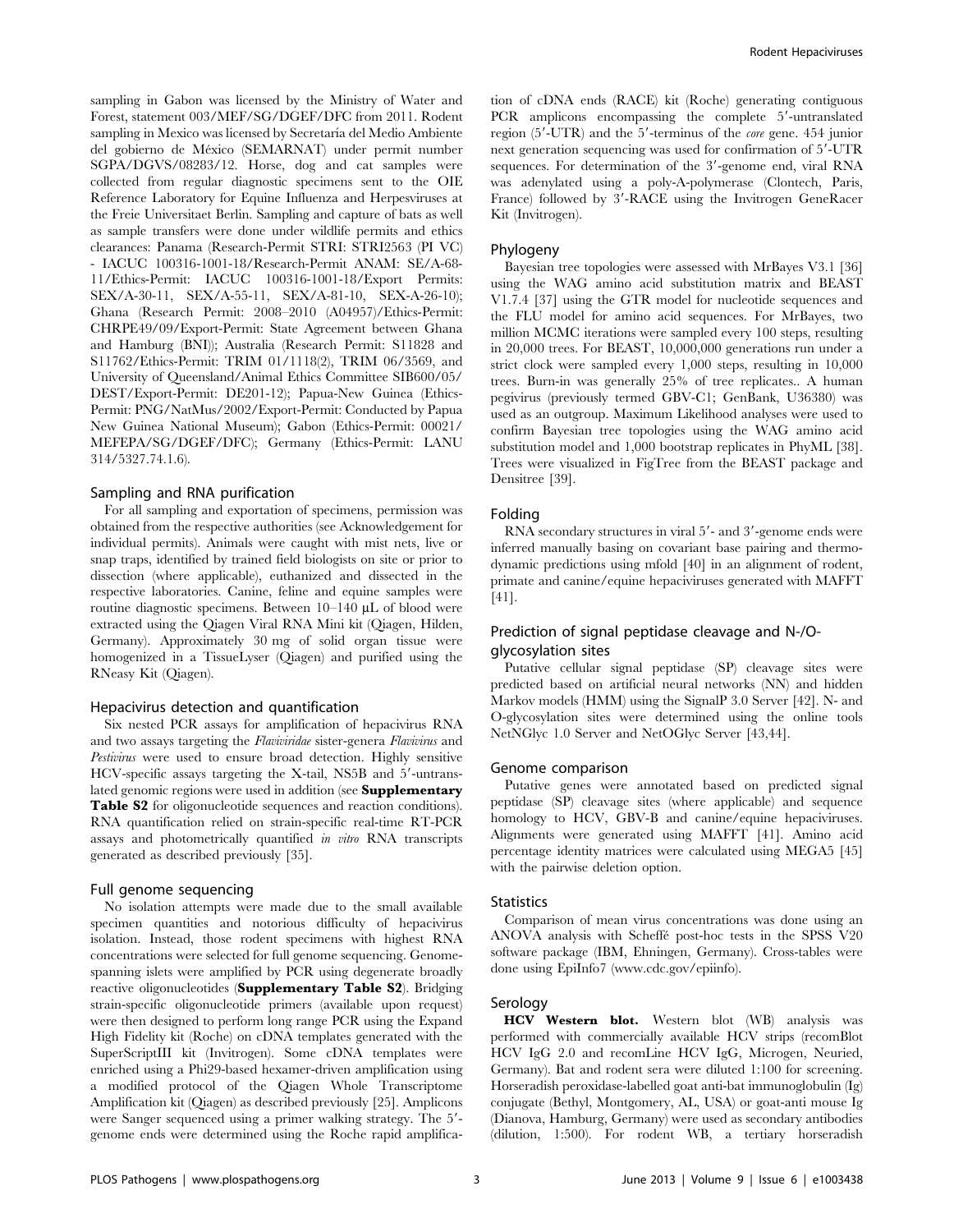peroxidase-labelled donkey-anti goat Ig (Santa Cruz Biotechnology, Santa Cruz, CA, USA) was used for signal amplification. Blots were evaluated following the manufacturer's instructions.

HCV immunofluorescence assay. An indirect immunofluorescence assay (IFA) was done using HCV-infected HuH7-cells (strain JC1) or replicon JFH1-transfected cells. Cells were fixed with paraformaldehyde (4%), permeabilized with 0.5% Triton X- $100$  in  $1\times$ PBS for 5 minutes and processed as described previously [46]. Bat sera were diluted 1:50. Reactions were detected with goat-anti-bat Ig (Bethyl, 1:1000) and cyanine 2 (Cy2)–labelled donkey-anti-goat Ig (Dianova, 1:100). For control reactions, a polyclonal rabbit NS3-Ig raised against the NS3 helicase domain of JFH1 (1:400) and an Alexa 568-conjugated goat-anti-rabbit Ig (Invitrogen, 1:1000) were used.

Rodent hepacivirus immunofluorescence assay. VeroFM cells were transfected in suspension using FuGENE HD (Promega, Mannheim, Germany) with  $0.75 \mu$ g plasmid expressing the complete His-tagged NS3 proteins of the rodent hepaciviruses RMU10-3382 (rNS3RMU10-3382) and NLR-AP70 (rNS3AP70) and fixed 24 hours later with acetone/methanol (80%/20%). Myodes glareolus sera were tested at screening dilutions of 1:10 and 1:40. For secondary detection, a goat-anti-mouse Ig (Dianova, 1:2000) and a donkey-anti-goat cyanine 3-labelled Ig (Dianova, 1:200) were applied. Recombinant rNS3RMU10-3382 protein including a cleavable Thioredoxin/ $His<sub>6</sub>$  tag was expressed in bacteria and purified under non-denaturing conditions following a standard protocol [47]. The untagged purified protein was used to produce specific rabbit polyclonal antisera at Thermo Scientific Pierce custom antibody service. Rabbit antiserum against rNS3RMU10-3382 (1:2000) was used in parallel to an rNS3RMU10-3382-reactive rodent serum (1:50) for a co-localization study by confocal laser scanning microscopy. Here, secondary detection was performed using a cyanine 2-labelled goat-anti rabbit Ig (Dianova, 1:200) and a cyanin 3-conjugated goat-anti-mouse Ig (Dianova, 1:200).

#### In-situ hybridization

RNAScope RNA probes targeting a 978 nucleotide NS3 gene fragment of the M. glareolus clade 1 hepacivirus detected in specimen RMU10-3379 were custom designed by Advanced Cell Diagnostics (Hayward, CA, USA). RMU10-3379 was selected due to best tissue quality and high virus concentration. In-situ hybridization was performed as described by the manufacturer.

#### Accession numbers

All virus sequences reported in this study were submitted to GenBank under accession numbers KC411776-KC411814.

## Results

Specimens from 8,777 individual animals from the orders Chiroptera, Rodentia, Carnivora and Perissodactyla were included in this study. The geographical origins of samples are summarized in Figure 1AB. The sample contained sera and liver tissue from 4,770 rodents (Rodentia, 41 species), sera from 2,939 bats (Chiroptera, 51 species), sera from 210 horses (Perissodactyla) and sera from 167 dogs (Carnivora). Due to the reported respiratory tropism of canine hepaciviruses, snout swabs were additionally obtained from 239 dogs and 452 cats. The detailed composition of the sample is listed in **Supplementary Table 1**.

## Pre-screening by serology

Enough serum for serologic testing was available from 180 bats (72 Rousettus aegyptiacus and 108 Eidolon helvum) and 95 rodents (33

Myodes glareolus, 30 Apodemus sylvaticus, 30 Rattus norvegicus, 2 Myocastor coypus). In initial tests using immunofluorescence slides containing full recombinant HCV, 13 bats (7.2%, 9 R. aegyptiacus and  $4 E.$  helvum) showed reactivity patterns suggestive of antibodies cross-reacting with HCV. Figure 2A exemplifies typical IFA reaction patterns observed. For confirmation, recombinant HCV western blot (WB) assays certified for diagnostic application in humans were adapted for use with bat and rodent sera. For 95 of the 180 bat sera, enough serum volume for WB testing was available. This included three of the 13 IFA-positive sera. As shown in Table 1, between seven (Core) to 28 (NS3/Helicase) sera were clearly reactive with different WB antigens. 10 sera (10.6%) were to be interpreted as antibody-positive upon criteria for the interpretation of western blot results applicable in human diagnostics. Figure 2B provides examples of typical reaction patterns. The three IFA-positive sera were also positive in WB. For rodents, Table 1 shows that two (Helicase and NS4) to six (NS5B) sera reacted with individual antigens. Another 45 sera showed borderline reactivities comparable to the intensity of the WB cutoff control (examples of reactivities in Figure 2C). No rodent sera fulfilled the criteria for positive interpretation applicable in human diagnostics.

#### Hepacivirus detection

For the molecular analysis of bats, 2,939 sera from Gabon, Ghana, Papua-New Guinea, Australia, Thailand, Panama and Germany were tested for Hepacivirus RNA using several broadly reactive and highly sensitive RT-PCR assays, as detailed in Supplementary Table 2. Despite the apparent relatedness of putative bat hepaciviruses with HCV suggested by the serologic analyses, no hepacivirus RNA was detected in any of the specimens, whereas several PCR fragments from the NS3 gene were obtained which upon sequencing were identified as pegiviruses related to GBV-D [48].

Tested rodent specimens originated from Thailand, Gabon, South Africa, Germany, the Netherlands and Mexico (Supplementary Table 1). HCV-related sequences from the NS3 gene were detected in 37 out of 4,770 specimens (0.8%). Ten of these findings were from South African four-striped grass mice (Rhabdomys pumilio; 10 of 518 individual animals, 1.9%). For these and all other positive specimens, a 978 nucleotide NS3 fragment was generated using additional primer pairs (Supplementary Table 2). The derived sequences pertained to one clade, and were different from each other by 21.1% on nucleotide, or 3.4% on translated amino acid level. Twenty-seven (1.8%) of 1,465 individual bank voles (Myodes glareolus) from Germany and The Netherlands yielded HCV-related NS3 sequences. The derived sequences fell into two separate clades. Clade 1 contained 23 sequences different from each other by up to 15.8% of nucleotides and 2.8% of translated amino acids. Clade 2 contained four sequences different by 1.6% nucleotides and 0.6% translated amino acids.

A Bayesian phylogeny of the partial NS3 gene shown in Figure 3A suggested that the  $M$ . glareolus hepacivirus clade 1 was monophyletic with HCV and the canine/equine hepaciviruses. M. glareolus hepacivirus clade 2 was most closely related to GBV-B while the R. pumilio-associated clade formed a sister taxon to all other hepaciviruses. An analysis of all replicate trees indicated that the deep phylogenetic nodes were not resolved (Figure 3A). The monophyly of HCV and the M. glareolus clade 1 hepaciviruses was maintained in 68.6% of tree replicates (3,430 of 5,000). In another  $28.9\%$  of trees (1,446/5,000), the two M. glareolus hepacivirus clades clustered together. Monophyly of all three rodent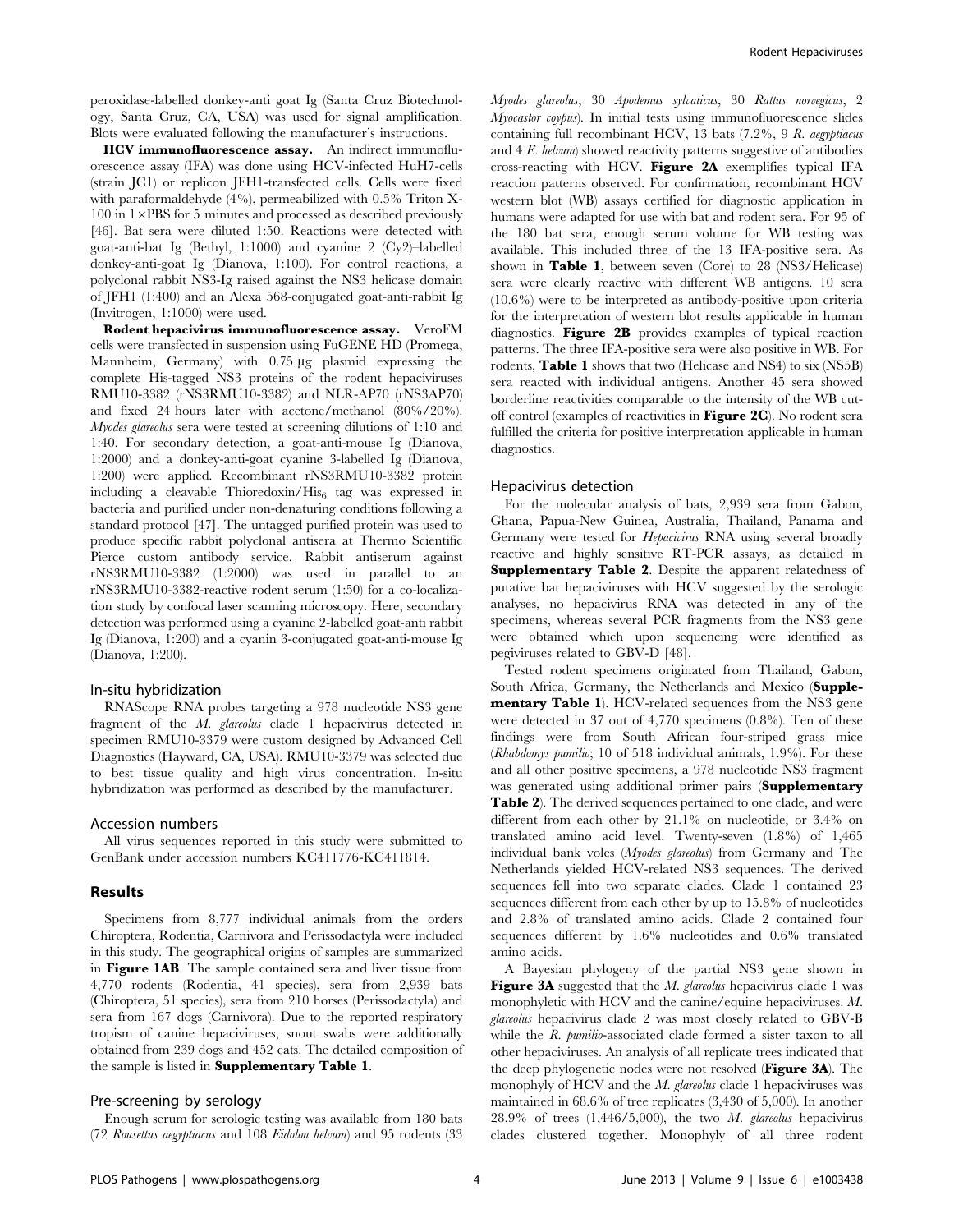

Figure 1. Sampling sites, years, species and families. A. Sampling sites yielding novel hepaciviruses are indicated in red, others in yellow. B. Placentalia (Eutheria) evolutionary lineages according to [76]. Major mammalian clades are identified at basal nodes of the Placentalia phylogeny: Afrotheria (e.g., elephants), Xenarthra, (e.g., anteaters) and Boreoeutheria, divided into the two superorders Euarchontoglires, (e.g., primates, rodents) and Laurasiatheria (e.g., dogs, bats). Sampled mammalian orders are shown in boldface type. Orders containing novel hepaciviruses identified in this study are shown in red and boldface. Orders with known hepaciviruses (perissodactyla, primates, carnivora) are given in red. Numbers of extant families and species per order adapted from [33] are indicated. doi:10.1371/journal.ppat.1003438.g001

hepacivirus clades and GBV-B was indicated in only 15 of 5,000 tree replicates (0.3%).

## Full genome characterization

The near full genomes of five representative hepaciviruses from all rodent clades were determined, including two viruses from R. pumilio, two from  $M$ . glareolus clade 1 and one from  $M$ . glareolus clade 2 (identified by red squares in Figure 3A). The polyprotein genes were of different sizes including 2,781; 2,887; and 3,007 amino acid residues, respectively, compared to 3,008–3,033 in HCV. All genomes shared the typical hepacivirus polyprotein organization, encoding putative proteins in the sequence C-E1-E2 p7-NS2-NS3-NS4A/4B-NS5A-NS5B (Figure 3B). The putative structural C, E1, E2 and p7 proteins were predicted by signal peptidase cleavage site analysis (Supplementary Table S3) to be comparable in their sizes to that of known hepacivirus proteins.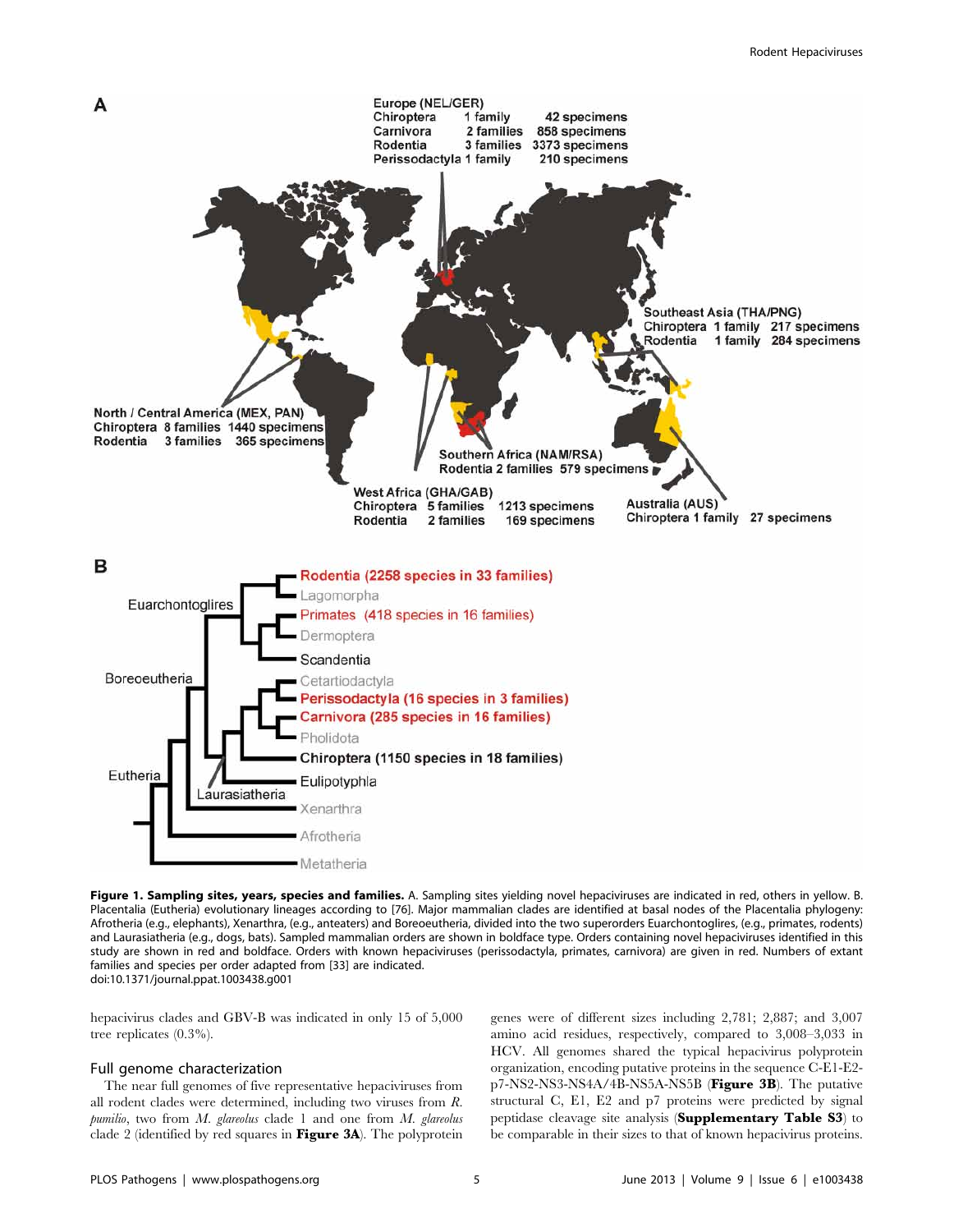

Figure 2. Serological reactivity of bat and rodent sera with HCV antigens. A. Indirect immunofluorescence assay using bat serum. Typical reactivity of a positive E. helvum serum from Ghana (GH69) diluted 1:50 in sample buffer with HuH7 cells infected with HCV strain JHF1 is shown on the left. Arrows point at specific staining of cytoplasmatic antigen. On the right, lack of reactivity of GH69 with uninfected HuH7 cells is shown. IFA was done as described in the methods section. Cell nuclei were stained with DAPI. Scale bar represents 100 µm. B. HCV western blot reactivity patterns with bat sera. Representative reaction patterns of 11 bat sera with the HCV recomblot assay are shown. Sample 1, human positive control serum. Samples 2 to 12 correspond to the following bat species: 2-7, Eidolon helvum; 8-12, Rousettus aegyptiacus. C. HCV western blot reactivity patterns with rodent sera. Representative reaction patterns of 5 rodent sera with the HCV recomline are shown. Sample 1, human positive control serum. Samples 2 to 6 correspond to the following rodent species: 2, Rattus norvegicus; 3, Apodemus sylvaticus; 4, Myocastor coypus; 5, Rattus norvegicus; 6, Myodes glareolus. Blot antigens are indicated at the left of each row. Below each line in B and C, the result of a tentative evaluation is given following the manufacturer's criteria defined for human sera, as described below Table 1. doi:10.1371/journal.ppat.1003438.g002

All rodent viruses had considerably fewer predicted glycosylation sites in their structural proteins, in particular their putative E2 proteins, as opposed to HCV. A detailed genome analysis is provided in Figure 3B. The  $5'$ -terminus of the core gene of the  $R$ . pumilio hepacivirus clade contained a putative adenosine-rich slippery sequence at codons 10–14 (AAAAAAAACAAAAA, Supplementary Figure 3B). In HCV, a very similar sequence (AAAAAAAAAACAAA), located at nearly the same positions (codons 8–12) of the core gene induces production of a protein termed F in vitro due to ribosomal frameshift event [49]. Depending on the HCV genotype, the size of the F protein ranges from 126 to 162 amino acid residues which vary considerably in sequence composition [50]. The size of a putative F protein in SAR46 would be 65 amino acid residues and no homology to the HCV F proteins was observed.

The total amino acid diversity of all homologous genes within the polyproteins of the three rodent hepacivirus clades was larger than that of all HCV genotypes (Supplementary Table S4). Similar to HCV, the most variable genomic regions in rodent hepaciviruses were located in the Envelope E2 gene differing in up to 84.4% of encoded amino acids between the rodent virus clades; the NS2 gene differing in up to 79.8%; and the NS5A gene differing by up to 84.6%.

The high degree of sequence homology of the RNA-dependent RNA polymerase (RdRp) genes between all members of the family Flaviviridae enabled a more comprehensive comparison of the novel viruses. In a Bayesian phylogeny of these genes across the flavivirus family, the rodent viruses formed a monophyletic sister-clade to HCV (Figure 4A). Topological robustness was assessed by the fixation, in parallel Bayesian phylogenies, of two alternative topological hypotheses, the first involving monophyly of HCV with the canine/ equine viruses and M. glareolus clade 1, and the second assuming a separation of HCV and the canine/equine viruses from all rodent viruses and GBV-B. A Bayes factor test comparing the total model likelihood traces of these analyses indicated borderline-significant preference of the second hypothesis over the first (Log10 Bayes factor = 2.94). **Figure 4B** provides a comparison of  $RdRp$ -based amino acid distances within and between Flaviviridae genera.

In a Bayesian phylogeny of the full polyprotein, the rodent hepaciviruses and GBV-B were monophyletic, forming a sister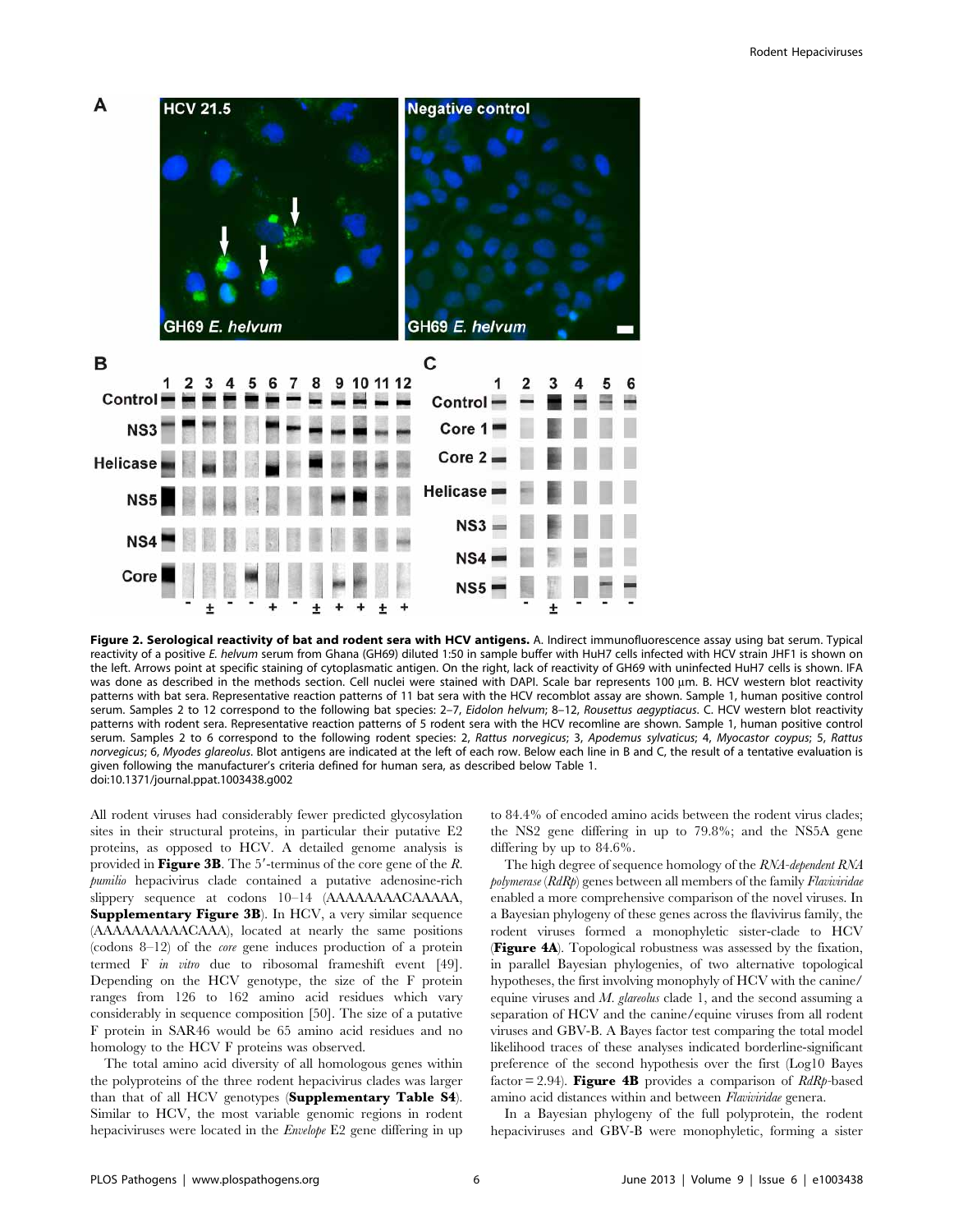#### Table 1. Western blot reactivity patterns.

|                        | Interpretation* |                |                |                |                          | Reactivities by individual antigens |          |                 |                |                          |                 |                |          |                |                |              |              |    |                          |
|------------------------|-----------------|----------------|----------------|----------------|--------------------------|-------------------------------------|----------|-----------------|----------------|--------------------------|-----------------|----------------|----------|----------------|----------------|--------------|--------------|----|--------------------------|
| <b>Western Blot</b>    |                 |                |                |                | NS <sub>3</sub>          |                                     |          | <b>Helicase</b> |                |                          | NS <sub>5</sub> |                |          | NS4            |                |              | Core         |    |                          |
| <b>Bat species</b>     | N               | $\ddot{}$      | ±              |                | +                        | +                                   |          |                 |                |                          |                 |                |          |                |                |              |              |    |                          |
| Eidolon helvum         | 89              | $\overline{7}$ | 18             | 64             | 22                       | 39                                  | 28       | 26              | 36             | 27                       | 9               | 35             | 45       | 6              | 22             | 61           | 5            |    | 20 64                    |
| Rousettus aegyptiacus  | 5               | 3              | $\overline{2}$ | 0              | 5                        | ۰                                   |          | 2               | 3              |                          | 2               |                | 3        |                | $\overline{2}$ | 3            | 2            | 1  | 3                        |
| <b>Total (percent)</b> | 94              | 10(10.6)       | 20(21.3)       | 64 (68.1)      | 27                       | 39                                  | 29       | 28              | 39             | 28                       | 11              | 36             | 48       | $\overline{7}$ | 24             | 64           | 7            | 21 | 67                       |
| <b>Rodent species</b>  |                 |                |                |                |                          |                                     |          |                 |                |                          |                 |                |          |                |                |              |              |    |                          |
| Myodes glareolus       | 33              | $\mathbf{0}$   |                | 33             | $\overline{\phantom{a}}$ |                                     |          |                 | 5              |                          | $\overline{2}$  | $\overline{7}$ |          |                | $\overline{2}$ |              |              |    |                          |
| Apodemus sylvaticus    | 30              | 0              |                | 29             | ۰                        |                                     |          | ٠               | $\overline{2}$ | $\overline{\phantom{a}}$ |                 |                |          | $\overline{a}$ | 4              |              |              |    | $\overline{\phantom{a}}$ |
| Rattus norvegicus      | 30              | $\mathbf 0$    | $\mathbf{0}$   | 30             |                          |                                     |          |                 | $\overline{2}$ |                          | 3               | 8              |          |                | 6              |              |              |    |                          |
| Myocastor coypus       | $\overline{2}$  | $\mathbf 0$    | $\mathbf 0$    | $\overline{2}$ | ۰                        |                                     |          |                 |                |                          |                 |                |          |                |                |              |              |    |                          |
| Total (percent)        | 95              | $\mathbf 0$    | 2(2.1)         | 94 (97.9)      | $\mathbf{0}$             |                                     | $\Omega$ | $\overline{2}$  | 9              | $\mathbf{0}$             | 6               | 22             | $\Omega$ | 2              | 12             | $\mathbf{0}$ | $\mathbf{0}$ |    | $\mathbf{0}$             |

\*Blot analysis criteria for human diagnostics provided by the manufacturer (Microgen, Neuried, Germany): A positive band was assigned the following point values: NS3, 3; Helicase, 3; NS5-12, 2; NS4, 4; Core, 8. Only weakly positive bands (visible, but weaker than the core antigen of the weak positive HCV control) were considered negative with the exception of the core antigen, which was then assigned 5 points. Blots were considered positive if the sum of points was equal to or greater than 10, borderline if the sum was between 6 and 9 points, and negative if the sum was equal to or below 5 points. Eight bat sera showing strongest Western Blot reactivity were end-point diluted to evaluate specificity of the reaction. Bands remained visible up to a dilution of 1:400. Some analyses were done using a follow-up version of the Microgen assay (recomline) with two separate core antigens and different interpretation criteria. Blots were then considered borderline if any two antigens showed higher intensity than a cut-off control, the helicase alone, the helicase and any NS antigen or any core epitope. Blots were considered positive in this assay version if both core antigens were positive, one core plus any other antigen or if three antigens showed higher intensities than the cut-off control. Reactivity of the secondary goat anti-mouse and tertiary donkey anti-goat antibodies used for rodent testing were controlled by using mouse anti-core and anti-NS3 monoclonal antibodies for primary reaction with blot antigens.

doi:10.1371/journal.ppat.1003438.t001

clade to the canine/equine hepaciviruses and HCV (Figure 5). The rodent-associated clade had very long intermediary branches and originated close to the root of all viruses. The full genome tree had a better phylogenetic resolution compared to the partial NS3 phylogeny, but still contained topological uncertainties in some deep nodes leading to rodent-associated taxa (Supplementary Figure S1).

The genome ends of representatives of all three rodent viruses were determined, including virus RMU10-3382 belonging to M. glareolus clade 1, NLR-AP-70 belonging to M. glareolus clade 2, and virus SAR-46 belonging to the R. pumilio hepacivirus clade. Figure 5 and Supplementary Figure S2A show that the 5'genome terminus of RMU10-3382 contained structural elements typical of both pegi- and HCV-like internal ribosomal entry sites (IRESs). Predicted structural similarities with the HCV-like IRES included the first stem-loop element (termed Ia and highlighted in orange in **Figure 5**) and one of two sites involved in miRNA122 binding [51], while most of the remaining stem-loop elements (termed 3, 4 and 5 and highlighted in blue in **Figure 5**) were more closely related to a pegivirus-like IRES. The 5'-end of AP-70 was identical in structure to RMU10-3382 and contained only a few nucleotide exchanges. SAR-46 contained the typical HCV-like IRES structures including the characteristic stem-loop III (Figure 5 and Supplementary Figure S2B). The observed structural similarity between the first stem-loop of all rodent viruses described here and the prototype hepaciviruses HCV and GBV-B consisted of a hairpin with a six-nucleotide stem and fourfive nucleotide loop. The equine/canine hepaciviruses contained a similar structural element located as their second predicted IRES domain, instead of the most 5'-position this domain occupied in all other hepaciviruses. The RMU10-3382 and NLR-365 translation initiation sites contained a cytosine immediately following the putative start codon at position +4, which is suboptimal in the original Kozak sequence context (ACCATGG) but should not block initiation [52]. The 3'-ends of RMU10-3382 and SAR-46 contained three highly ordered stem-loop elements. In RMU10- 3382, these RNA elements did not resemble any known 3'noncoding sequence RNA structure. In SAR-46, the 3'-terminal stem-loop structure, but not the preceding structures, resembled that of the HCV X-tail (Figure 5 and Supplementary Figure **S3**). A similar 3'-terminal structure could be predicted for GBV-B, but not for the genetically related pegiviruses (Figure 5 and Supplementary Figure S4). The 3'-end of NLR-AP-70 could not be determined. Contrary to HCV and GBV-B, no poly-uracil stretch was observed in the rodent hepaciviruses.

## Natural history of hepacivirus infection in bank voles

Strain-specific real-time RT-PCR assays were used to determine viral RNA concentrations in tissues of 22 bank voles infected with clade 1 and 2 hepaciviruses. Mean RNA concentrations were highest in liver tissue  $(1.8 \times 10^8 \text{ copies/gram}; \text{ range}, 1.5 \times 10^6 4.4\times10^{9}$ ). These concentrations were significantly higher than those in other organs or serum (ANOVA,  $F = 7.592$ ,  $p \le 0.0001$ ; Figure 6A and Supplementary Figure S5). Figure 6B shows M. glareolus clade 1 hepacivirus RNA stained by in-situ hybridization (ISH) in liver tissue. Foci of viral RNA were located in the cytoplasm of M. glareolus hepatocytes, while no staining was observed in RT-PCR-negative M. glareolus liver specimens (Supplementary Figure S6 shows additional ISH details). Spleen, kidney, heart and lung tissues yielded no evidence of virus infection by ISH. Histopathological examination of eight RNApositive and two RNA-negative animals revealed low-grade focal lymphocytic invasion compatible with liver inflammation, such as shown in Figure 6C for two exemplary RNA-positive animals.

Serological investigations in wild rodents were complicated by the fact that the vast majority of animals from virus-positive species were not live-trapped, therefore yielding no blood samples. Only post mortem peritoneal lavage fluids were collected from carcasses, but these were not qualified for serology. However, a subset of 97 live-trapped M. glareolus with appropriate blood samples were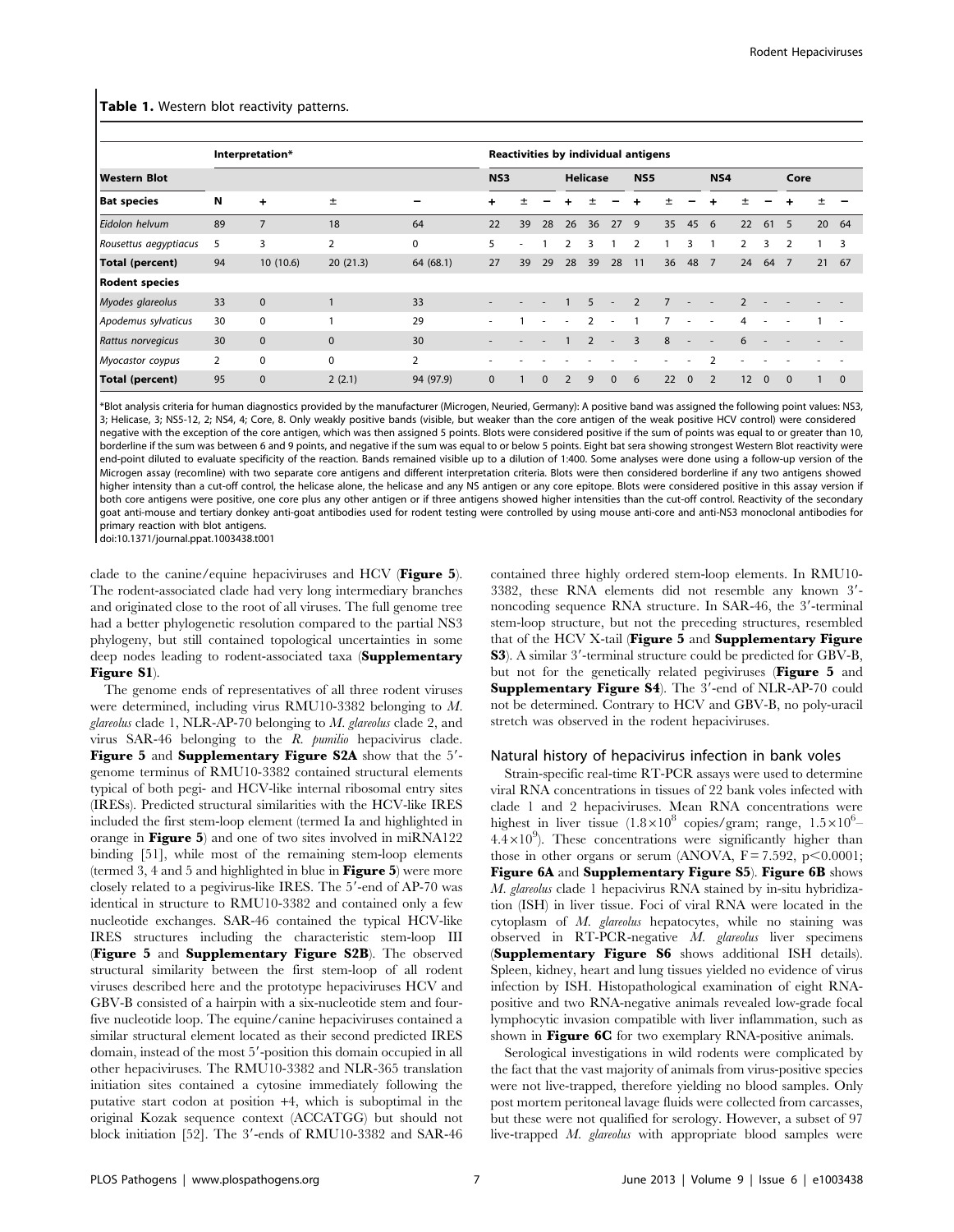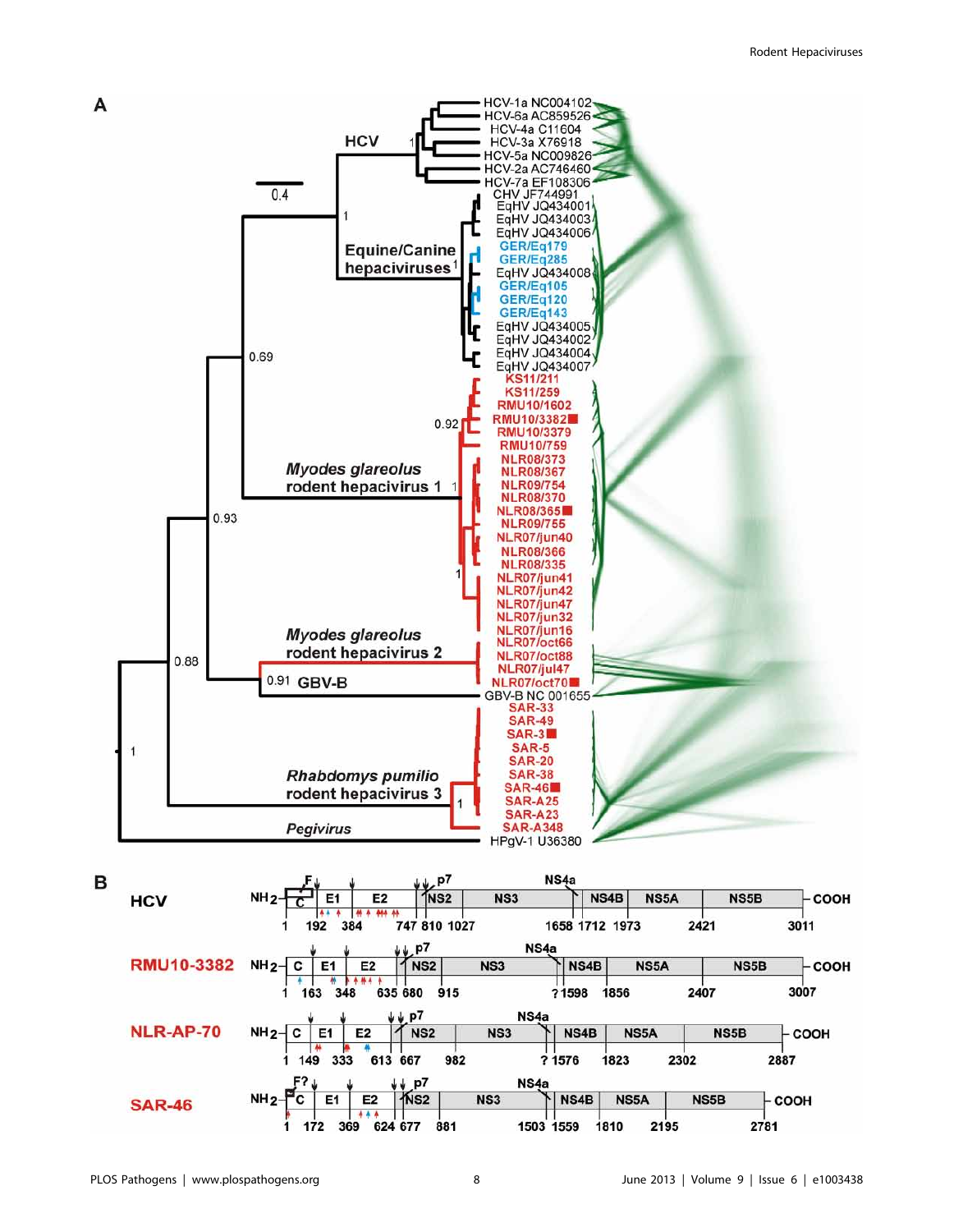Figure 3. Genomic characterization of the novel rodent hepaciviruses. A. Partial NS3 gene phylogeny. The analysis comprised a 978 nucleotide fragment of the HCV NS3 gene corresponding to positions 3,912–4,889 in HCV 1a H77 (GenBank, NC\_004102). GenBank accession numbers of reference hepaciviruses are indicated to the right of taxon names. Tree topology was inferred using BEAST with a GTR nucleotide substitution model as described in the methods section. Rodent hepaciviruses from this study are shown in red and boldface, equine hepaciviruses from this study are shown in blue and boldface. Red squares indicate those viruses whose near full-length genomes were generated. Statistical support of grouping is shown as posterior probabilities at deep nodes. Scale bar corresponds to genetic distance. To the right, 5,000 tree replicates of the same analysis are rendered using Densitree (initial 5,000 trees discarded as burn-in). Green line color indicates low probability of all trees, line thickness corresponds to concordant topologies across tree replicates. B. Genome organization of the novel rodent hepaciviruses. Genes were annotated as described in the methods section. Black arrows on the top indicate predicted signal peptidase cleavage sites. Red arrows below indicate N-, blue arrows O-glycosylation sites. Putative gene starts and ends are numbered below polyprotein plots. HCV 1a strain H77 is depicted on top as a reference. RMU10-3382 (KC411777) also represents the highly similar virus NLR-365 (KC411796) in M. glareolus hepacivirus clade 1. SAR-46 (KC411807) also represents SAR-3 (KC411806), both from the R. pumilio hepacivirus clade. GenBank accession number of NLR-AP70 representing M. glareolus hepacivirus clade 2 is KC411784. The structural genome region included Core (C), Envelope 1 and 2 (E1 and E2) and p7 genes. The boxes in the HCV and SAR-46 Core gene indicate a putative F protein open reading frame. The putative Core gene at the N'-terminus of the rodent hepacivirus polyproteins included a high number of strongly basic lysine and arginine residues (M. glareolus clade 1, 29 of 163 residues (17.8%); M. glareolus clade 2, 23 of 149 (15.4%); R. pumilio clade, 28 of 172 (16.3%); compared to 31 of 191 (16.2%) in HCV-1a and 11 of the N'-terminal 200 residues (5.5%) in the pegivirus GBV-C1 not encoding a Core protein. Non-structural genes included an NS3 protease/helicase gene, the phosphoprotein NS5a and the NS5b gene encoding the RNA-dependent RNA polymerase. Within the NS4 gene, only the NS4b portion could be clearly identified for all viruses. An NS4a homologue could only be detected in virus SAR-46. IRES types and structural elements in the 3'-genome ends are depicted adjacent to the polyprotein plots for viruses NLR-3382 and SAR-46. Of NLR-AP70, only the 5'-end could be partially determined. This sequence was almost identical to RMU10-3382/NLR-365. The 3'-terminus of NLR-AP70 could not be determined. doi:10.1371/journal.ppat.1003438.g003

available. These were analyzed for antibodies against the Myodes hepacivirus clades 1 and 2 in an IFA using cells expressing the NS3 antigens of these viruses. Antibodies against the Myodes hepacivirus clade 1 NS3 antigen were found in eight animals (8.3%) at a median end-point titer of 1:200 (range, 1:100–1:1600). Antibodies against the Myodes hepacivirus clade 2 NS3 antigen were detected in 12 animals (12.4%) at a median end-point titer of 1:600 (range, 1:100–1:12800). The difference in antibody detection rates against clades 1 and 2 was not statistically significant  $(X2 = 0.5, p = 0.5)$ . Myodes hepacivirus clade 1 antigen specificity was proven by counterstaining with a high-titered rabbit serum raised against the same recombinant NS3 antigen down to dilutions of  $\geq$ 1:20,000. Myodes hepacivirus clade 2 antigen did not cross-react with this rabbit control serum even at high concentrations of 1:100, compatible with low NS3 amino acid sequence identity between the NS3 proteins of the two Myodes hepacivirus clades (42.4%, Supplementary Table S4). Neither hepacivirus clade 1, nor clade 2 antibody-positive sera cross-reacted with HCV by immunofluorescence and by immunoblot, indicating specific immune reactions against the viruses studied (exemplary results in Figure 6D). This was compatible with low NS3 amino acid sequence identities between both Myodes hepacivirus clades and HCV, ranging from 37.9–42.2% (Supplementary Table S4). Only one of the eight sera positive against  $M$ . glareolus clade 1 hepaciviruses also contained antibodies against M. glareolus clade 2 hepaciviruses (titers against clade 1 and clade 2 hepaciviruses were 1:200 and 1:3200, respectively).

Additional highly sensitive real-time RT-PCR assays were designed specifically for the  $M$ . glareolus clade 1 and 2 hepaciviruses and used to analyze the association of viral RNA and antibody status in the 97 M. glareolus sera. No hepacivirus RNA was detected in any of the IFA-positive sera, neither with the broadly reactive screening assays, nor with the additional real-time RT-PCR assay. Therefore, another 239 RNA eluates still containing sufficient volumes to permit screening for M. glareolus clade 1 and 2 hepaciviruses were re-tested with the strain-specific real time RT-PCR assays. Another 57 specimens positive for clade 1 hepaciviruses (23.9%), but no additional clade 2 hepaciviruses were detected. Sera from these PCR-positive animals were obtained and tested for antibodies. Three of the 57 clade 1 RNA-positive sera contained antibodies against clade 1 hepaciviruses (5.3%).

Because of previous reports of canine/equine hepaciviruses, all RT-PCR assays used in this study were also applied on specimens from horses, cats and dogs. No HCV-related sequences were found in any of the 858 canine or feline specimens. In seven of 210 horse sera (3.3%), sequences closely related to those equine hepaciviruses described previously from the US and New Zealand [24] were detected (9.5–15.0% exchanges in the 978 nucleotide NS3 gene fragment). Most of those nucleotide differences represented synonymous mutations, resulting in low amino acid distances of 0–1.2%. The novel hepaciviruses from German horses clustered phylogenetically with the previously described equine viruses (Figure 3A).

## Discussion

Here we found molecular evidence for viruses related to HCV in rodents. Rodent hepaciviruses were detected in four-striped grass mice from South Africa, as well as in bank voles from Central Europe. The latter have already been successfully bred under laboratory conditions, indicating an approach to establish surrogate models for hepacivirus infection [53,54,55,56].

All discovered viruses originated from deep nodes close to the bifurcations separating genera within the flavivirus tree. In phylogenies on whole genome and individual gene alignments, the novel viruses clustered in a monophyletic clade with previously known hepaciviruses and GBV-B. The clade is highly diversified with NS5b amino acid sequence distances between taxa ranging up to 66.1%, exceeding that in the well-studied genus Flavivirus (55.8%). Maximal distances within the genera  $Pegivirus$  (52.9%) and Pestivirus (42.0%) are even lower, suggesting a particularly high diversity to exist in a tentative genus defined by the novel clade. Whereas this indicates that some or all of the novel rodent viruses together with GBV-B might alternatively form an independent genus, recent descriptions of novel pegi- and pestiviruses in bats and swine suggest the diversity also within these genera to be understudied [48,57,58].

Including the novel rodent viruses congeneric with HCV and canine/equine viruses, the minimal distance between the genera Hepacivirus and Pegivirus would be 73.5%. While this is lower than the 85–88% between other pairs of genera, it is consistent with a separation threshold of 72.2% between all members of the genus Flavivirus and Tamana bat virus, for which a separate genus has been proposed [59]. This also corresponds to inter-generic distances within other well-studied families of plus-strand RNA viruses such as the Picornaviridae, whose twelve genera are mostly separated by 70–80% in the RdRp-encoding 3D gene [60]. The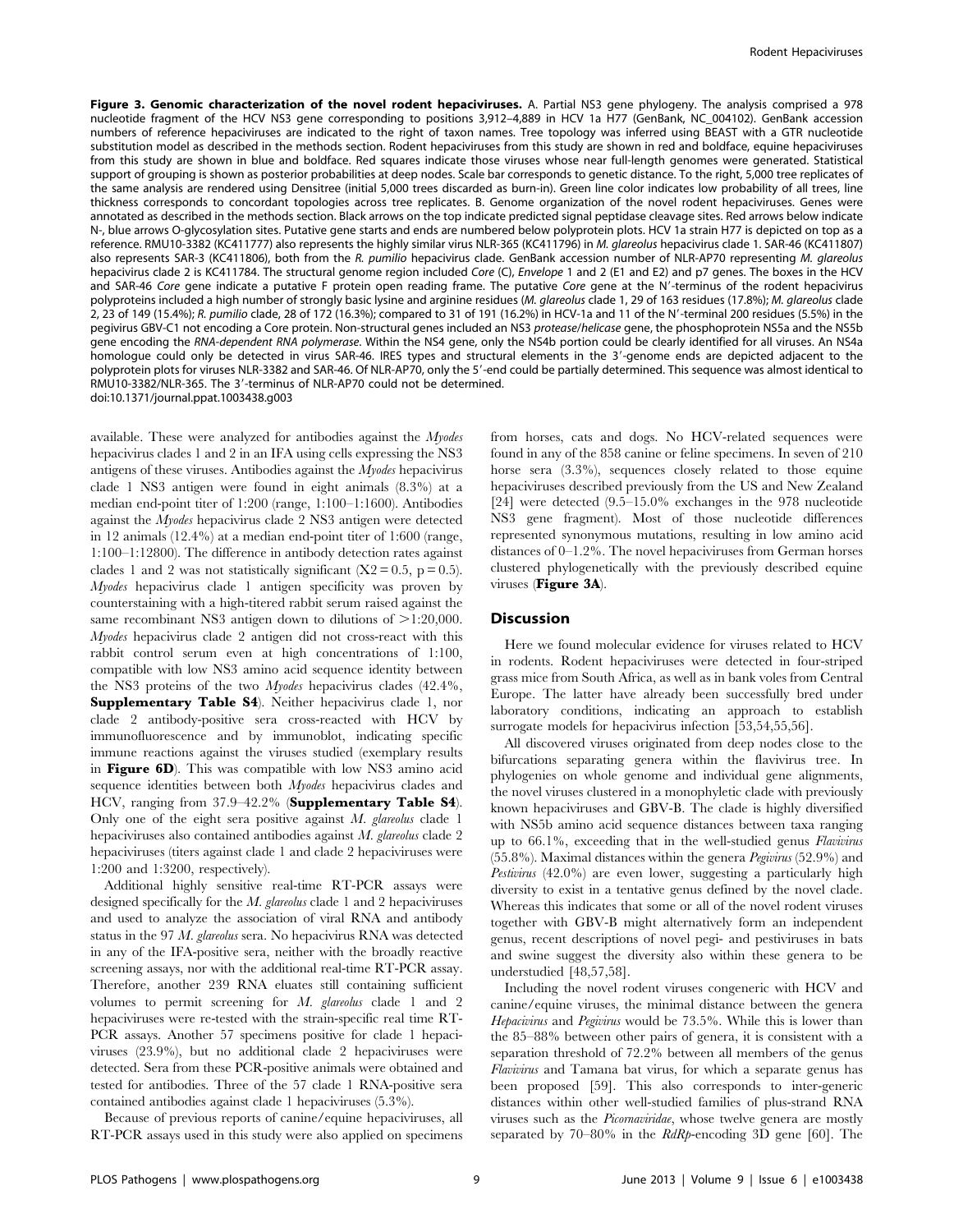

analysis was done in MrBayes and included representatives of all Flaviviridae genera and those five novel rodent viruses whose full polyprotein could be determined. The WAG amino acid substitution model was used. Statistical support of grouping from Bayesian posterior probabilities and 1,000 parallel Maximum Likelihood bootstrap replicates is indicated at deep node points. Scale bar corresponds to genetic distance. A tombusvirus (Lisianthus necrosis virus, GenBank accession number NC\_007983) was chosen as an outgroup. B. Amino acid distance of the complete NS5B gene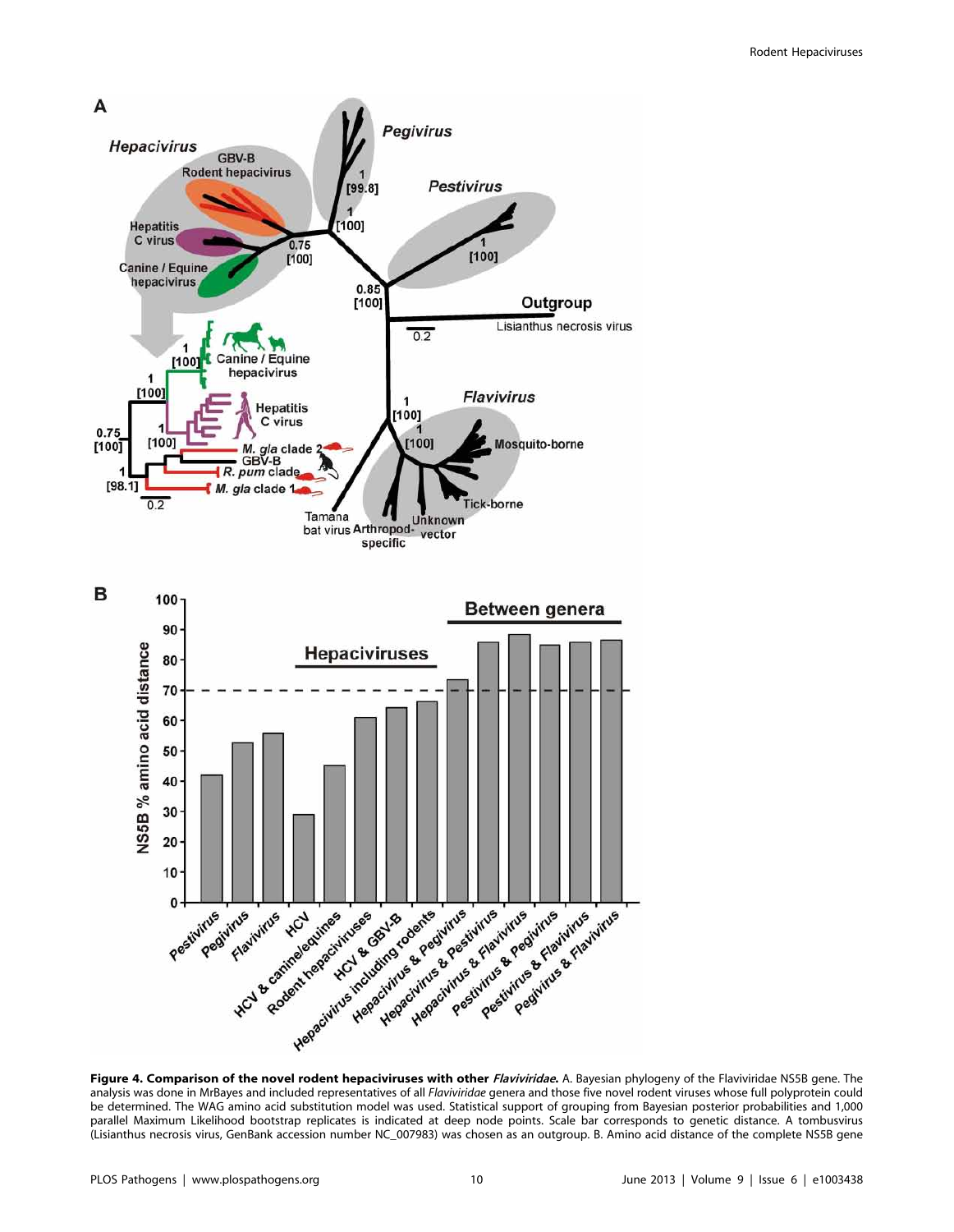within Flaviviridae clades. Maximum amino acid sequence distance was calculated with MEGA5 using the pairwise deletion option and all Flaviviridae members contained in panel A. The dotted line indicates 70% distance for clarity of graphical presentation only. doi:10.1371/journal.ppat.1003438.g004



Figure 5. Complete polyprotein gene phylogeny and comparison of the genome termini between the novel rodent and prototype hepaciviruses. For the Bayesian phylogeny shown to the left, the WAG amino acid substitution model was used in MrBayes as indicated in the methods section. Statistical support of grouping from Bayesian posterior probabilities is indicated at node points. Scale bar corresponds to genetic distance. The Pestivirus BVDV (NC\_001461) was chosen as an outgroup and truncated for graphical reasons. Branches leading to the novel hepaciviruses from this study are in orange. GenBank accession numbers of analyzed hepaciviruses correspond to those indicated in Figure 3A. The 5'- and 3'-genome termini were re-drawn from published foldings for equine hepaciviruses [24], HCV [63,77] and GBV-B [78] and de novo for this study for the 5'- and 3'-ends of GBV-C1 and the 3'-end of GBV-B (see Supplementary Figure 4). Despite earlier attempts to fold the 3'-ncr of GBV-B [21] only the 3'-terminal stem-loop structure of GBV-B could be reliably folded due to the single sequence available. The folding of the 3'-end of RMU10-3382 remained tentative for the same reason. No sequence information was available for the 3'-ends of the canine/equine hepacivirus clade and M. glareolus hepacivirus clade 2 (indicated as "n.a."). Typical pegivirus domains are highlighted in blue and ordered by arabian numbers. Typical hepacivirus domains are highlighted in orange and numbered by roman numbers. doi:10.1371/journal.ppat.1003438.g005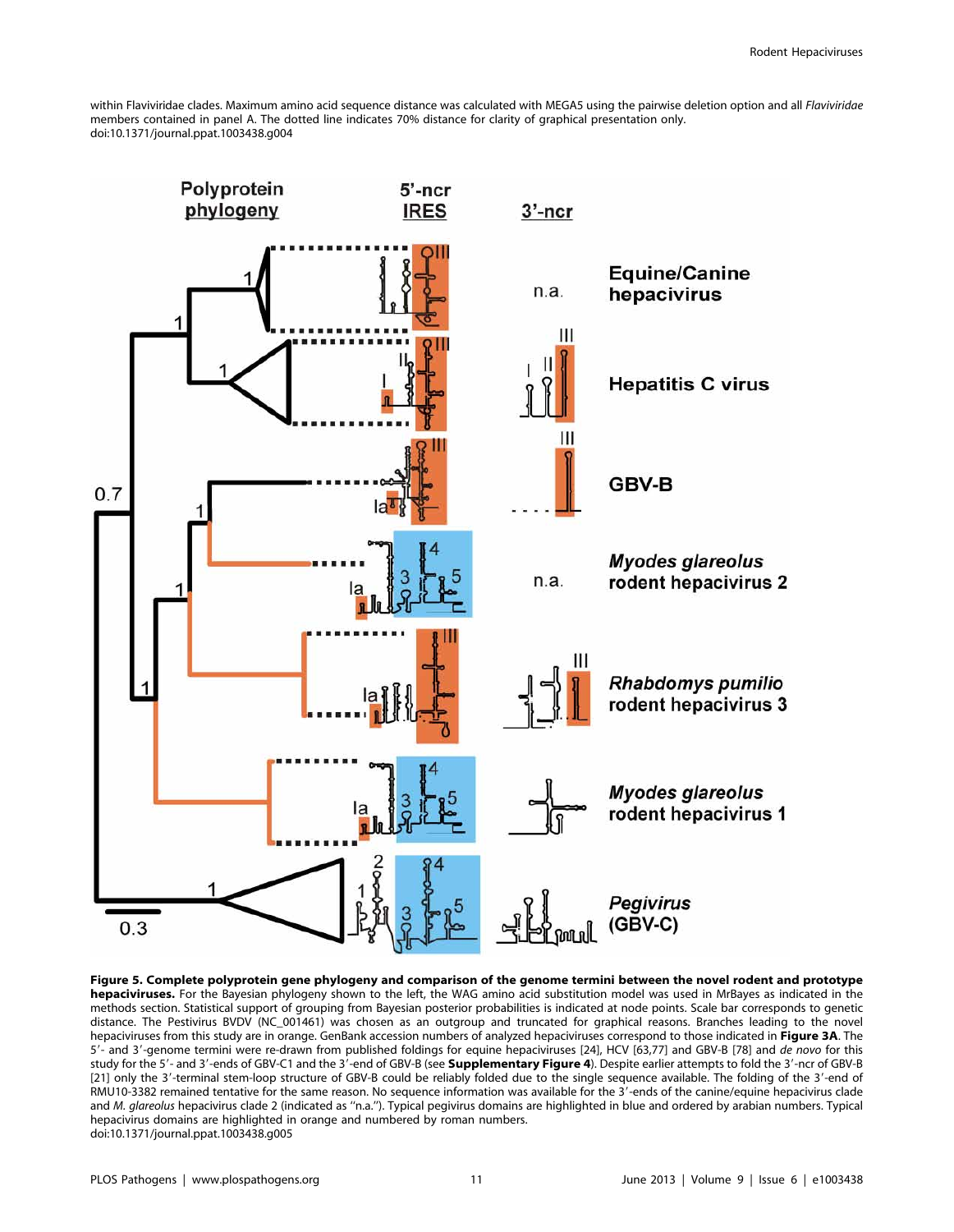

Figure 6. Presentation of hepacivirus infection in bank voles. A. Hepacivirus RNA concentrations in Myodes glareolus. Bars represent means and standard deviation of hepacivirus clade 1- and 2-positive organs and serum. The number of biological replicates is indicated below bars. B. In situ hybridization of rodent hepacivirus clade 1 RNA in M. glareolus. Viral RNA was stained in liver tissue of M .glareolus specimen RMU10-3379 (viral RNA concentration,  $9.4\times10^8$  copies per gram, GenBank accession no. KC411778). The RNA-negative specimen RMU10-3187 from the same species was processed identically and is shown below as a control. Positive staining is visible as distinct red granules in the cytoplasm of hepatocytes. Magnification was 100x, the inserts shows details of single hepatocytes in 10x higher magnification. Scale bars are shown to the lower right. C. Histopathology of M. glareolus liver specimens. Liver sections were stained by Hematoxylin and Eosin (H&E) and Epson van Giesson (EvG) stains. In H&E stains, black arrows point to inflammatory lymphocytic infiltrate. In EvG stains, black arrows highlight potential signs of fibrosis. Specimen 3180 shows intermediate portal inflammatory lymphocytic activity with potential low-grade fibrosis in a case with high hepacivirus RNA concentrations  $(1.5\times10^8$  copies/gram). Specimen 1602 shows low-grade portal inflammatory activity and low-grade fibrosis in a case with high hepacivirus RNA

Rodent Hepaciviruses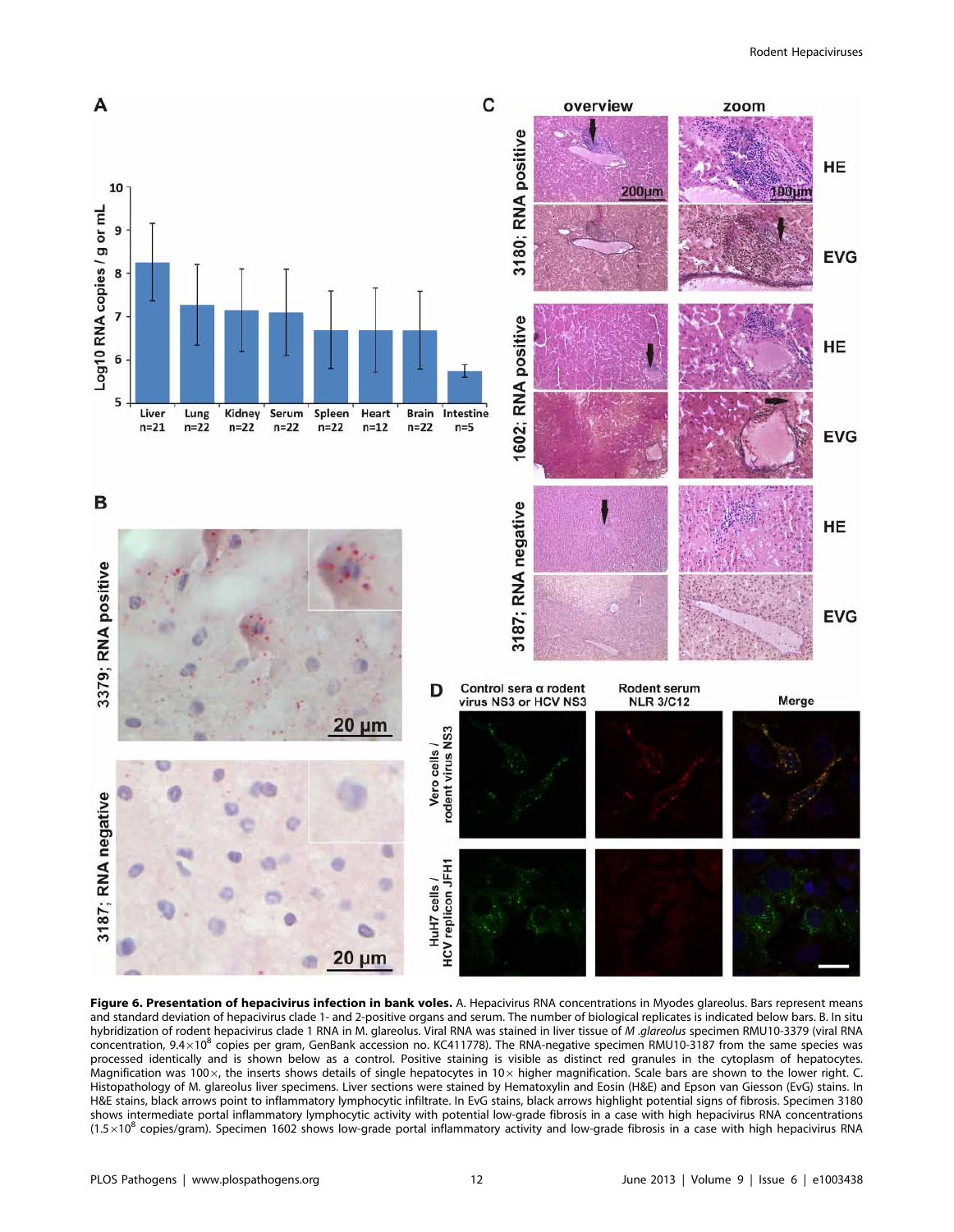concentrations (3.4×10<sup>8</sup> copies/gram). Specimen 3187 shows no significantly increased inflammatory activity and no signs of fibrosis in a case with no detectable hepacivirus RNA. Due to highest tissue quality, a terminal hepatic venule instead of a portal triad is shown. D. Recognition of rodent hepacivirus clade 1 antigens by M. glareolus serum. VeroFM cells expressing complete NS3 from M. glareolus hepacivirus RMU10-3382 (GenBank, KC411777) were incubated with 1:2000-diluted rabbit-anti-NS3 3382 antiserum (control) or 1:50-diluted rodent serum (picture shows exemplary results for animal NLR 3/C12), followed by goat-anti-rabbit-Cy2 (green) and goat-anti-mouse-Cy3 (red) secondary immunoglobulins. For colocalization analysis of fluorescence signals, the 6th of 12 1-µM Z-stags is shown for every channel. Cross-reactivity with HCV antigens was analyzed by incubation of HuH7 cells, transfected with HCV replicon JFH1, with a rabbit-anti-human-HCV-NS3-49 serum, diluted 1:400 (control) or rodent serum NLR 3/C12 diluted 1:50, followed by goat-anti-rabbit-Cy2 (green) and goat-anti-mouse-Cy3 (red) secondary antibodies. Counterstaining was performed using DAPI. Bar, 25 µm.

doi:10.1371/journal.ppat.1003438.g006

genomic organization of the novel viruses provides additional criteria for tentative classification. Like all hepaciviruses and in contrast to all members of the genus Pegivirus, the novel viruses have a discernible *core* gene [61]. In contrast to the genus *Pestivirus* [62], their genomes contained no putative  $N<sup>pro</sup>$  and  $E<sup>rns</sup>$  genes in any reading frame. Finally, in contrast to the genus Flavivirus [63], all rodent viruses showed IRES secondary structures in their 5'genome termini. Some of the novel rodent IRES structures appeared to contain both elements related to type 3 IRES known from hepaci- and pestiviruses and type 4 IRES known from pegiviruses. Additionally, both M. glareolus rodent hepacivirus polyprotein clades were preceded by predominantly pegivirusrelated IRES structures, while the R. pumilio hepacivirus clade was preceded by a predominantly hepacivirus-related IRES. This may be compatible with ancient recombination events between Flaviviridae genera, a phenomenon known in the family Picornaviridae [64,65].

The genetic elements potentially homologous to HCV detected in rodent viruses also included microRNA-122 binding sites in the  $5'$ -ncr, an X-tail-like element in the  $3'$ -terminus and a putative  $F$ gene in an alternative open reading frame  $(ORF)$  of the R. pumilio– associated virus. The F protein appears to be unessential for HCV replication, but the evolutionary conservation of its ORF suggests that it may play a critical regulatory role in virus propagation and survival [50]. In this regard, the F protein may be considered a counter-defensive security protein that evolved to overcome mechanisms of host resistance [66]. The absence of paramount features typical of other genera and the presence of hepaciviruslike features suggest a tentative classification of the novel rodent viruses within the genus Hepacivirus, rather than a novel genus.

Within the genus, phylogeny suggests early divergence of ancestral rodent viruses from a lineage leading up to HCV and canine/equine hepaciviruses. Weakness of resolution in deep bifurcations of the NS3 gene phylogeny and lack of any highly significant preference for deep topological hypotheses in the NS5B gene phylogeny underline the ancestral origin of these viruses. Within the current dataset we can consider them equidistant from HCV and the canine/equine hepaciviruses, suggesting existence of independent taxonomic entities. HCV is one viral species whose genotypes are separated by more than 30% genomic nucleotide distance [67], which corresponds to about 22–31% AA distance. Different species within the related sister genus *Pegivirus*, such as GBV-C and GBV-A, are separated from each other by about 45% AA distance [68]. Within the Genus Flavivirus, well-defined species such as dengue virus 1, West Nile virus, yellow fever virus and tickborne encephalitis virus are separated from each other by 48–60% AA distance. Comparing these values we could putatively assume that both Myodes-associated clades distant from each other by 70% AA sequence, as well as the Rhabdomys-associated clade separated from both of the aforementioned by 66–69% AA sequence, might form three distinct species. The canine/equine hepacivirus clade separated from HCV by 52–53% AA sequence would then also form a separate species. Furthermore, all rodent hepacivirus clades and specifically M. glareolus hepacivirus clade 2 were slightly more

related to GBV-B than to HCV. GBV-B causes hepatitis in experimentally infected New World primates but not in humans and chimpanzees [61]. The true host of this virus is unknown, but our findings suggest that GBV-B might originate from rodents. Nevertheless, the genetic distance of GBV-B even to its closest relative, the Myodes hepacivirus clade 2 (63% AA sequence), suggests GBV-B to remain a solitary representative of a separate species of hepaciviruses.

In the canine/equine clade (also termed non-primate hepaciviruses or NPHV [23]), it is striking that almost identical viruses have been found in horses and dogs. Additionally, horses but not dogs had antibodies against those viruses [24]. In the present study we augmented the number of studied dogs and horses considerably, and investigated cats in addition as these are related in the order of carnivores and have shared domestic habitats with dogs over a long history. The complete absence of viruses in cats and dogs, and the confirmation of highly similar viruses in other geographic regions, here and in another recent study [69], suggest an actual equine association of the canine/equine clade. Whether acquisition of viruses might have occurred during the domestication of horses, or whether a more generic viral association with the equine stem lineage may exist, could be clarified by testing nondomestic equids such as wild asses or zebras. However, the overall phylogenetic position and monophyly of equine viruses suggest no role as ancestral hepacivirus hosts for horses. While the rodent hepaciviruses greatly extended the genetic diversity of the genus Hepacivirus, their role in the evolution of HCV precursors, if any, remains to be determined.

Our serological evidence for hepaciviruses in bats is noteworthy even in absence of direct virus findings. Viruses from all Flaviviridae genera including Pegivirus, Pestivirus and Flavivirus have already been found in bats [48,70,71]. We could not exclude that the antibodies in bat sera reacting with HCV antigens were directed against viruses from other Flaviviridae genera, rather than bat hepaciviruses. However, there was no cross-reactivity between the NS3 proteins of the more closely related canine/equine hepaciviruses and HCV [24]. Similarly, the two bank vole hepacivirus clades from our study showed no serologic cross-reactivity. These data can therefore serve as very initial suggestions for the existence of bat hepaciviruses only. It should be noted that the degree of genomic similarity necessary for serologic cross-reactivity should have permitted RNA detection by the broadly reactive PCR assays used in this study. Whether bat hepaciviruses indeed exist will therefore require further evidence. A first step to this direction may be an analysis of an expanded bat sample by using the methods presented here.

Additional to phylogeny and genomic properties, the novel viruses resemble HCV in important traits of the natural history of infection. The detection of non-identical virus sequences in natural groups of animals, in combination with specific antiviral antibodies, proves continuous transmission of virus among animals. Induction of controlled infections in housed animals should thus be feasible. We found clear  $in$ -vivo evidence for hepatic tropism by demonstrating histopathological signs of liver inflammation,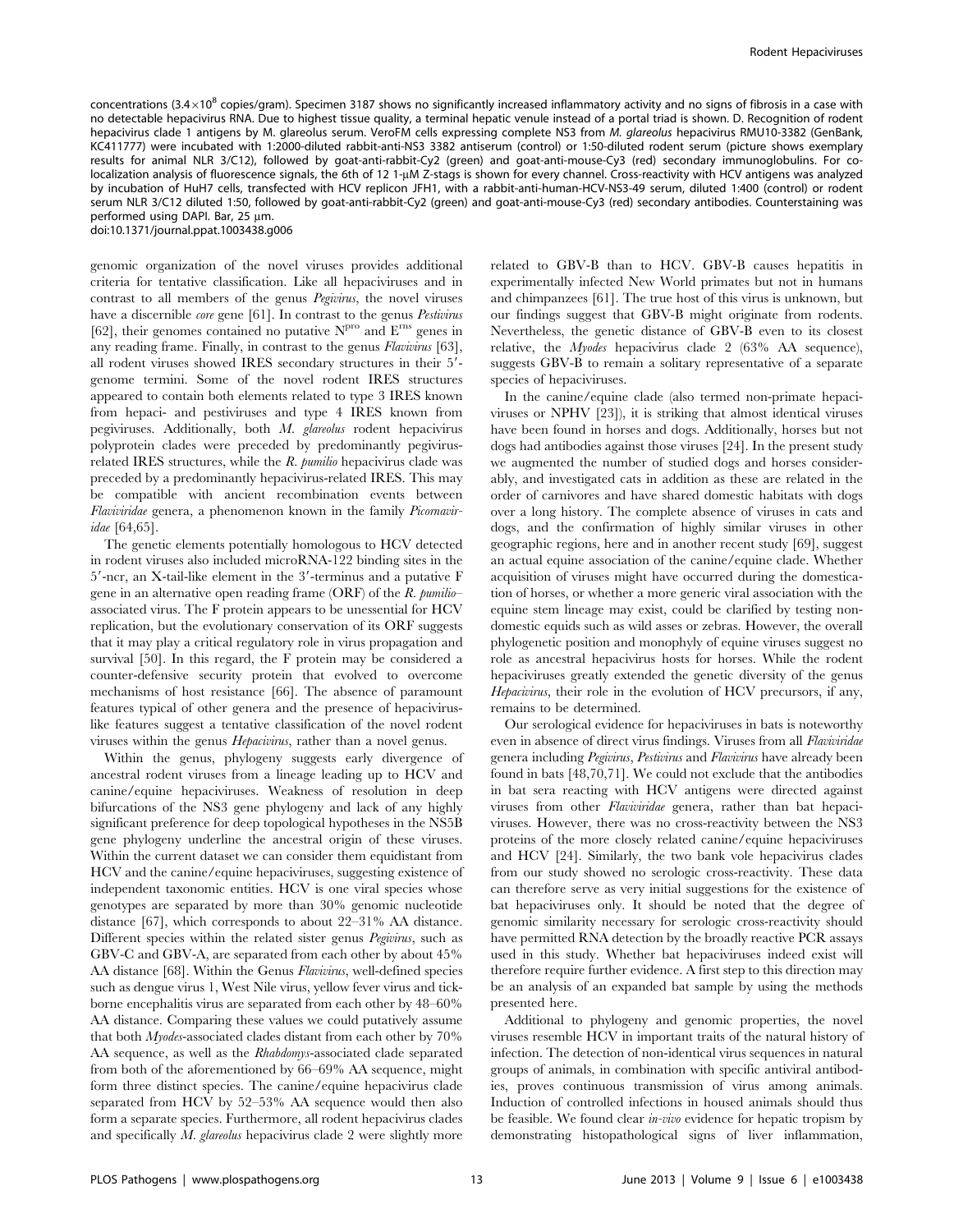excessive viral RNA concentrations in the liver, as well as in-situ hybridizations demonstrating intracellular genome replication in liver cells of bank voles. A somewhat lower degree of hepatic inflammation compared to that in some HCV-infected humans might be due to the shorter life span of bank voles rarely exceeding 1–2 years in the wild, or due to a higher capacity of tissue regeneration [72,73]. Interestingly, our serological investigations suggested bank voles might be able to clear hepacivirus infections, as antibodies did not co-occur with RNA in most, but not all animals [1]. Bank voles may therefore be more capable of clearing hepacivirus infection than humans. This would be compatible with infection patterns also observed in other Flaviviridae members, exemplified by the flavivirus West Nile virus in rhesus macaques, the pestivirus BVDV1 in cattle and the hepacivirus GBV-B in experimentally infected tamarins [61,74,75]. However, it would differ from equine hepaciviruses, in which RNA and antibodies cooccurred [24]. Controlled infection experiments in bank voles might yield relevant scenarios for the study of HCV persistence. Bank voles can be kept in the laboratory with comparatively little effort and have been used for virus infection studies, e.g., with herpesviruses, bornaviruses, hantaviruses, and flaviviruses [53,54,55,56]. Efforts to establish bank vole infection models may benefit from the discovery of two highly divergent clades in this species. Knowledge of three full genomes in total should enable efficient rescue of virus from cDNA. Notably, the Rhabdomys-associated virus clade has a host in even closer relationship (on subfamily level) to Mus musculus commonly kept in laboratories, for which powerful technologies such as gene knock out and in-vivo imaging exist. Also for this virus clade, two different full genomes have been determined. In the present study focusing on viral ecology, however, we have not conducted infection or virus rescue trials in cell cultures or animals. Due to the strict liver tropism those viruses can be expected to be as difficult to cultivate as HCV, and we currently lack any possibilities to generate primary Myodes hepatocytes. The housing of those animals is in preparation, as are attempts to rescue fully sequenced viruses by reverse genetics. Additionally, our finding of presence of hepaciviruses in the Murinae subfamily have triggered more targeted ecological investigations to potentially identify viruses from hosts in even closer relationship to Mus musculus. The availability of rodent surrogate models of HCV infection may obviate one of the most critical obstacles to HCV vaccine development by obviating the need for primate experiments in early stages of experimentation [12,34].

## Supporting Information

Figure S1 BEAST polyprotein phylogeny including the novel rodent hepaciviruses. The complete polyprotein sequence of all hepaciviruses was analyzed in BEAST [37] using the FLU amino acid substitution matrix and a strict clock over 10,000,000 trees sampled every 1,000 generations. After exclusion of 2,500 trees as burn-in, all trees are depicted using Densitree [39]. Blue color corresponds to most probable topologies, red to second-best, green to third-best and dark green to remaining topologies. 6,950 of 7,500 trees replicates (92.7%) yielded a monophyletic origin of the rodent hepacivirus/GBV-B clade. M. glareolus hepacivirus clade 1 clustered with HCV in 24 of 7,500 trees (0.3%). Hepaciviruses included were SAR46 (GenBank, KC411807) and SAR3 (KC411806) from Rhabdomys pumilio, RMU10-3382 (KC411777), NLR-365 (KC411796) and NLR-AP70 (KC411784) from Myodes glareolus, HCV-1a (NC\_004102), HCV-2a (AB047639), HCV3a (X76918), HCV-4a (Y11604), HCV-5a (Y13184), HCV-6a (AY859526) and HCV-7

(EF108306), Canine/Equine hepaciviruses CHCV (JF744991), NPHV-NZP-1 (JQ434001), NPHV-A6-006 (JQ434003), NPHV-G5-077 (JQ434006), NPHV-B10-022 (JQ434004), NPHV-H10- 094 (JQ434007), NPHV-G1-073 (JQ434002), NPHV-H3-011 (JQ434008), NPHV-F8-068 (JQ434005) and GBV-B (NC\_001655).

(TIF)

Figure S2  $5'$ -non-coding genome region  $(5'$ -ncr) of European and African rodent hepaciviruses. A. 5'-end of RMU10-3382 (GenBank, KC411777). This structure was mostly related to the Pegivirus type 4 IRES. Nucleotides conserved with other pegiviruses are marked in red, paired compensatory substitutions in NLR-365 (KC411796) and the partially available NLR-AP70 5-UTR (KC411784) that support the structure are in green. The Ia loop is very similar in length and shape to HCV and GBV-B. The start codon is boxed in red, additional non-functional start codons between the poly-pyrimidine stretch typical for pegiviruses and the true start codon are boxed in blue. The binding site for microRNA-122 is underlined. B.  $5'$ -end of SAR-46  $(KC411807)$ . This structure was mostly related to a *Hepacivirus* type 3 IRES. Nucleotides conserved with HCV are marked in red. The slippery site is underlined. The start codon is boxed. Stem-loop structures in both foldings are numbered according to Pegi- and Hepacivirus reference strains. (TIF)

Figure S3  $3'$ -non-coding genome region  $(3'-ncr)$  of European and African rodent hepaciviruses. A. RMU10- 3382 (GenBank, KC411777) 3'-end secondary structure. B. SAR-46 (KC411807) 3'-end secondary structure. For comparison, stemloop (SL) SL3 of HCV1a strain H77 (NC\_004102) is depicted to the right and structural similarities are highlighted in grey. PK = Pseudoknot.

(TIF)

Figure S4  $5'$ - and  $3'$ -non-coding genome region  $(3'-ncr)$ of GBV-C1 and 3'-ncr of GBV-B. A. 5'-end secondary structure of GBV-C1/HPgV, GenBank accession no. U36380. Nucleotides conserved with other pegiviruses are marked in red, paired compensatory substitutions that support the structure are in green. Stem-loop structures are numbered by order of appearance. B. 3'-end secondary structure of GBV-C1/HPgV, GenBank accession no. U36380. C. Secondary structure of the third HCV-like domain of GBV-B, GenBank accession no. AF179612. Due to the single available sequence, the remaining  $3'$ -ncr could not be reliably folded despite repeated attempts. The nucleotide sequence immediately following the polyprotein stop codon and directly before the stem-loop structure towards the 3'-end of GBV-B is shown.



Figure S5 Hepacivirus RNA concentrations in individual solid organ specimens and blood. A. Hepacivirus-positive Myodes glareolus sampled 2008–2010 in The Netherlands and Germany. Virus concentrations are given in Log10 RNA copies per gram of tissue scaled on the y-axis for each rodent organ tested (x-axis). Horizontal bars represent mean virus concentrations per organ category. The number of available specimens per organ category is indicated below. Colors represent viruses from individual rodents as identified in the legend. B. Viral load in Log10 RNA copies per mL of blood in the same 21 animals. For one animal, no blood was available. (TIF)

Figure S6 In-situ hybridisation of M. glareolus hepacivirus clade 1 RNA in liver tissue. A. RNA-negative M.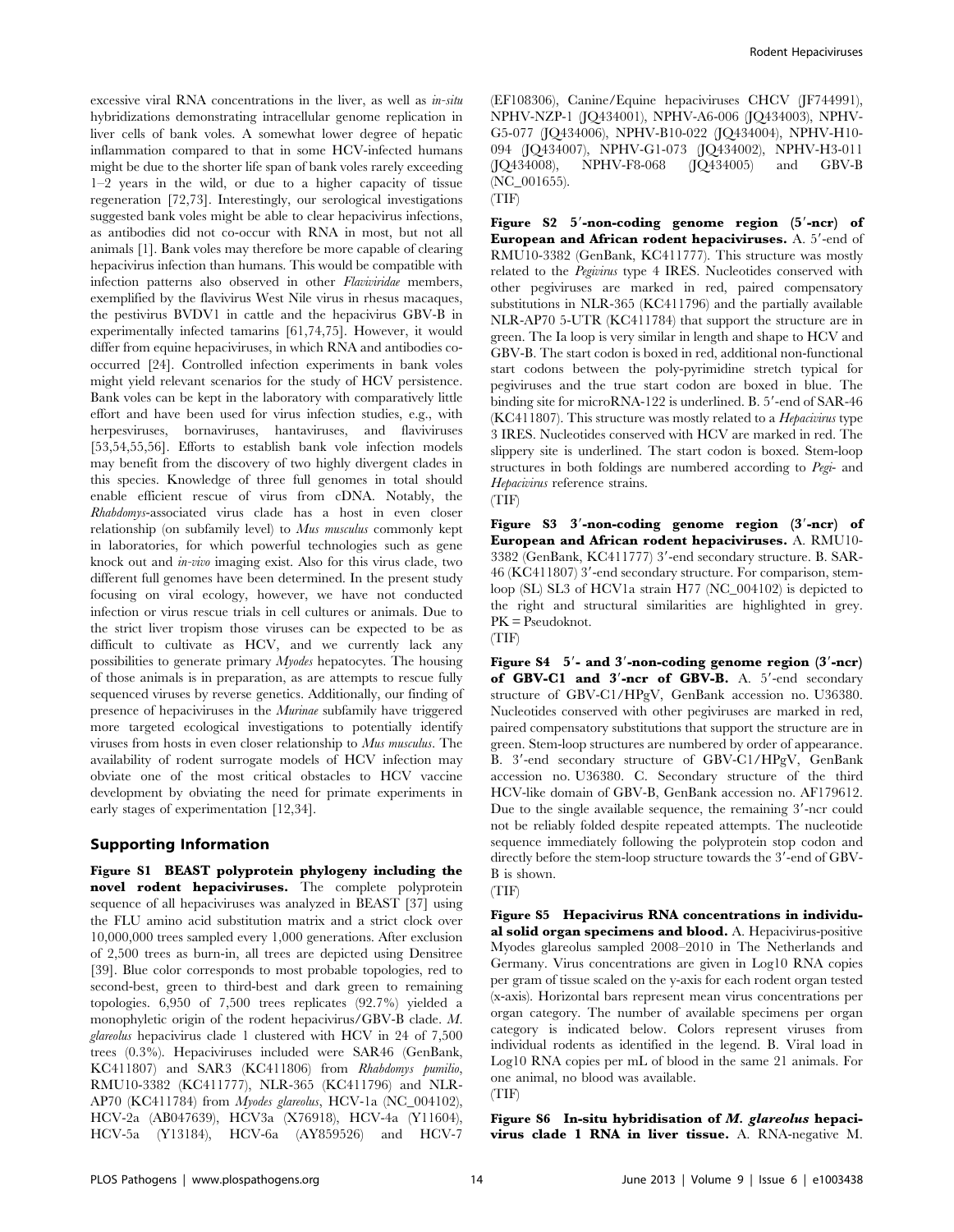glareolus specimen RMU10-3187 and B. RNA-positive M. glareolus specimen RMU10-3379 (viral RNA concentration,  $9.4\times10^8$  copies per gram, GenBank accession no. KC411778) were stained at identical conditions. Power of magnification is indicated on the left. Scale bars are depicted to the lower right corner of every panel. (TIF)

Table S1 Sample characteristics.  ${}^{\textrm{a}}\textrm{GAB} = \textrm{Gabon}$ , GER = -Germany, NAM = Namibia, NEL = The Netherlands, RSA = Republic of South Africa, THA = Thailand, MEX = Mexico. (DOC)

Table S2 Oligonucleotides used for Hepacivirus RT-PCR screening, genome sequencing and virus quantification. <sup>a</sup>ID = identity. <sup>b</sup>numbered after CHV polyprotein (GenBank# JF744991); cnumbered after HCV genotype la polyprotein (GenBank# NC\_004102);<sup>d</sup>numbered after CHV genome (GenBank# JF744991)  ${}^{\circ}R = G/A$ , Y = C/T, S = G/C,  $W = A/T$ ,  $M = A/C$ ,  $K = G/T$ ,  $H = A/C/T$ ,  $B = C/G/T$ ,  $I = inoc$ sine,  $FAM = 6$ -Carboxy-Fluorescein,  $JOE = 2,7$ -Dimethoxy-4,5dichloro-6-carboxyfluorescein, VIC = proprietary dye (Life Technologies, Darmstadt, Germany), BHQ = Black hole quencher, MGBNFQ = Minor groove binder Non fluorescent quencher; <sup>f</sup>+t/ +c = Locked nucleic acids (LNA) First round RT-PCR used the SuperScript III (SSIII) one-step RT-PCR kit (Invitrogen, Karlsruhe, Germany) with 5 uL of RNA, 400 nM each of 1st-round primers or an equimolar mix of primers,  $1 \mu$ g bovine serum albumin, 0.2 mM of each dNTP and 2.4 mM of MgSO4. Second round 50  $\mu$ L Platinum Taq (Invitrogen) reactions used 1  $\mu$ L of 1stround PCR product, 2.5 mM MgCl2 and 400 nM each of 2ndround primers. First round RT-PCR reactions were used a touchdown protocol with reverse transcription at  $48^\circ$  for 30 minutes, denaturation at  $95^{\circ}$  for 3 minutes, followed by PCR 10 cycles of 15 sec at 94 $\mathrm{°C}$ , 20 sec at 60 $\mathrm{°C}$  with a decrease of 1 $\mathrm{°C}$ per cycle, and extension at  $72^{\circ}$ C for 45 seconds, followed by another 40 cycles at  $50^{\circ}$ C annealing temperature. Second round reactions used the same cycling protocol without the RT step. RNA quantification was performed in  $25 \mu L$  reaction volumes using the SSIII One-Step RT-PCR system (Invitrogen) as described above with 300 nmol/L of respective forward and reverse primers and 200 nmol/L of respective probes. Amplification involved 15 min at  $55^{\circ}$ C; 3 min at  $95^{\circ}$ C; 45 cycles of 15 sec at  $94^{\circ}$ C, and 25 sec at  $58^{\circ}$ C. Fluorescence was measured at the  $58^{\circ}$ C annealing/extension step. Published assays from which oligonucleotide primers were used in this study included [35,79,80,81,82]. (DOC)

Table S3 Putative cleavage sites for cellular signal peptidases within the N-terminal half of hepacivirus polyproteins. NN: neural networks; HMM: hidden Markov models (the values represent probabilities for putative SP cleavage sites). Only SP cleavage sites predicted by both NN and HMM were considered. All scores were re-calculated upon putting a suggested cleavage site at amino acid position 20 of a query polypeptide. \*Y-scores were zero for these sites, however they were supported by uncorrected S-scores (not shown). Hepaciviruses included were SAR46 (KC411807) and SAR3 (KC411806) from Rhabdomys pumilio, RMU10-3382 (KC411777), NLR-365

# References

1. Poynard T, Yuen MF, Ratziu V, Lai CL (2003) Viral hepatitis C. Lancet 362: 2095–2100.

(KC411796) and NLR-AP70 (KC411784) from Myodes glareolus, HCV-1a (NC\_004102) and GBV-B (NC\_001655). (DOC)

Table S4 Minimum amino acid identity of the novel rodent to prototype hepaciviruses. [1] Rhabdomys pumilio clade 1 hepacivirus: SAR46 (KC411807); SAR3 (KC411806) [2] Myodes glareolus clade 1 hepacivirus: RMU10-3382 (KC411777); NLR-365, KC411796 [3] Myodes glareolus clade 2 hepacivirus: NLR-AP70 (KC411784) HCV: HCV-1a (NC\_004102), HCV-2a (AB047639), HCV3a (X76918), HCV-4a (Y11604), HCV-5a (Y13184), HCV-6a (AY859526) and HCV-7 (EF108306); Canine/Equine hepaciviruses CHV (JF744991), NPHV-NZP-1 (JQ434001), NPHV-A6-006 (JQ434003), NPHV-G5-077 (JQ434006), NPHV-B10-022 (JQ434004), NPHV-H10-094 (JQ434007), NPHV-G1-073 (JQ434002), NPHV-H3-011 (JQ434008), NPHV-F8-068 (JQ434005); GBV-B (NC\_001655) In italics: Highest identity of any hepacivirus with HCV in matrix (canine/equine clade in all genes). Underlined: Highest identity of any hepacivirus with GBV-B in matrix (a rodent clade in all genes). In bold type: Smallest identity value in matrix. (DOC)

## Acknowledgments

We would like to thank Sebastian Brünink, Monika Eschbach-Bludau, Tobias Bleicker and Daniela Niemeyer at the Institute of Virology, Bonn for technical assistance. We are grateful to Gabor Horvath from the Institute of Innate Immunity, University of Bonn for confocal microscopy analyses, to Anna-Marie Corman for GIS image processing, and to Stephanie Kallis (Department of Infectious Diseases, Molecular Virology Heidelberg) for help in preparing reagents for serological assays. We are grateful to Wolfgang Preiser (Stellenbosch), Thomas Jäkel (Bangkok), Thomas Kruppa (BNI Hamburg), Jörg Thiel (Gotha), Margrit Bemmann (Schwerin), Daniela Reil, Christian Imholt, Jens Jacob, Katarina Kühn, Engelbert Kampling, Mechthild Budde, Dagmar Funck (JKI, Münster), Jona Freise, Brita Oltmann (LAVES, Oldenburg), Sebastian Guenther, Brigitte Bannert (Berlin), Matthias Wenk (Eberswalde), Henrike Gregersen (Stuttgart), Johannes Lang (Lich), Anita Plenge-Bönig (Hamburg), Nicole Schauerte (Frankfurt/Main), Susanne Modrow (Regensburg), Gerhard Maluck (Bergatreute), Richard Kruczewski (Borchen), Julie Lichière (Marseille), Maria Nemeth (Budapest), Sabrina Schmidt, Ulrike M. Rosenfeld, Anne Balkema-Buschmann, Susanne Jäckel, Horst Schirrmeier, Hanan Sheikh Ali, Christian Kretzschmar, Konrad Wanka, Ute Wessels, Theres Wollny, Kathrin Baumann, Grit Möwert, Franziska Thomas, Bärbel Hammerschmidt, Daniel Windolph, Josephine Schlosser, Marc Mertens, Paul Dremsek, Katja Plifke, Kerstin Tauscher, Angele Breithaupt, Nadja Lorenz, Christian Korthase, André Schütte, Julie Elkins and Sylvia Ferguson (FLI, Greifswald-Insel Riems) for field work and technical assistance.

## Author Contributions

Conceived and designed the experiments: J. Drexler, T. Kuiken, B. Coutard, M. Beer, C. Drosten. Performed the experiments: J. Drexler, V. Corman, D. Ritz, L. Leijten, D. van Riel, B. Coutard, R. Kallies, M. Beer, B. Hoffmann, A. Adam, T. Hemachudha, S. Wacharapluesadee, A. Setién. Analyzed the data: J. Drexler, V. Corman, M. Müeller, C. Drosten, T. Kuiken, A. Lukashev, A. Gmyl, B. Küemmerer. Contributed reagents/ materials/analysis tools: B. Coutard, E. Leroy, M. Bourgarel, M. Beer, B. Hoffmann, K. Osterrieder, D. Rupp, R. Bartenschlager, C. Reusken, A. Setién, J. Schmidt-Chanasit, R. Ulrich, D. Krüeger, M. Schlegel, T. Binger, A. Annan, Y. Adu-Sarkodie, S. Oppong, S. Klose, F. Gloza-Rausch, V. Cottontail, T. Hemachudha, S. Wacharapluesadee, S. Matthee. Wrote the paper: J. Drexler, C. Drosten.

2. Weiss RA, McMichael AJ (2004) Social and environmental risk factors in the emergence of infectious diseases. Nat Med 10: S70–76.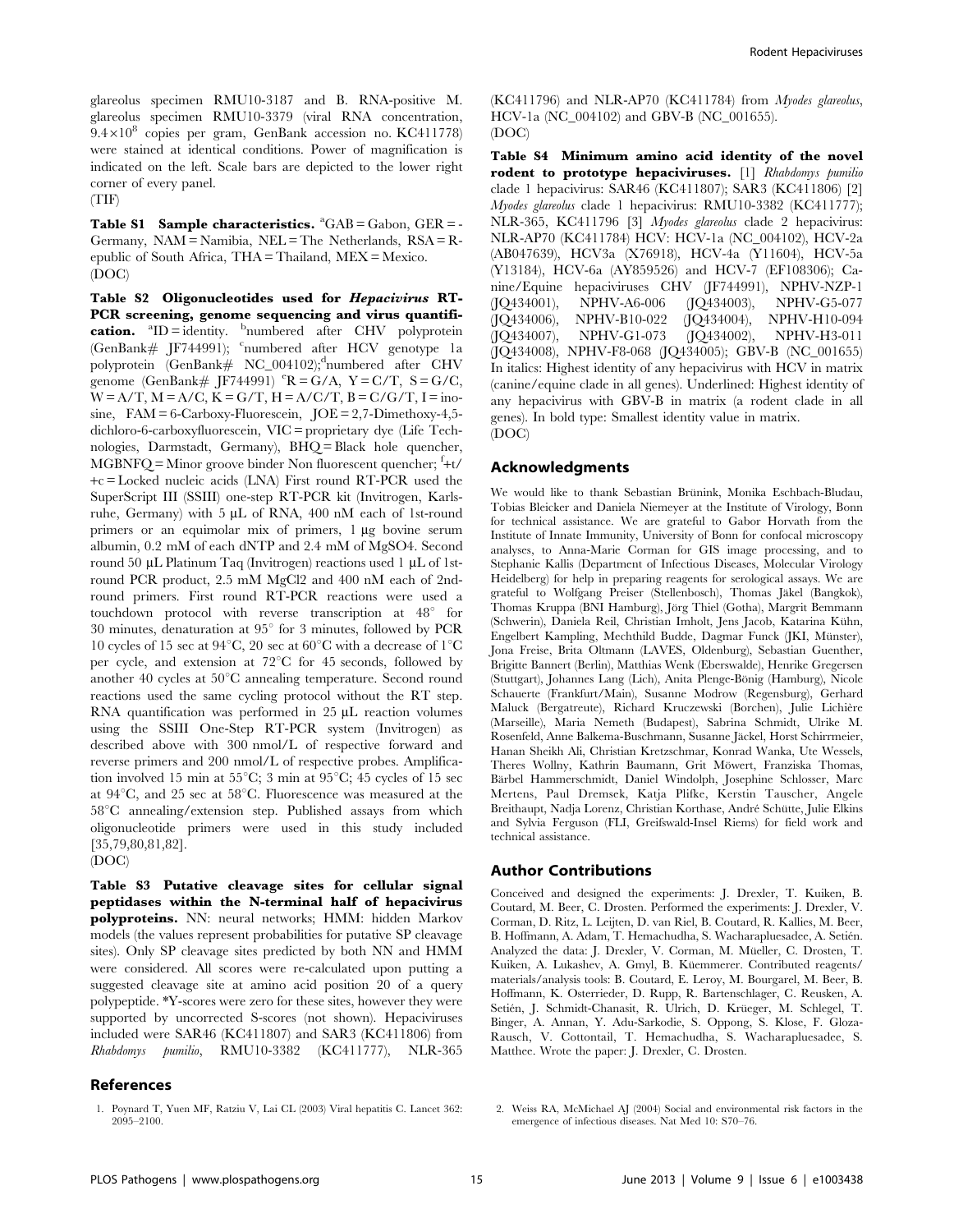- 3. Perz JF, Armstrong GL, Farrington LA, Hutin YJ, Bell BP (2006) The contributions of hepatitis B virus and hepatitis C virus infections to cirrhosis and primary liver cancer worldwide. J Hepatol 45: 529–538.
- 4. Brown RS (2005) Hepatitis C and liver transplantation. Nature 436: 973–978.
- 5. Marcellin P (2009) Hepatitis B and hepatitis C in 2009. Liver Int 29 Suppl 1: 1– 8.
- 6. Hanafiah KM, Groeger J, Flaxman AD, Wiersma ST (2012) Global epidemiology of hepatitis C virus infection: New estimates of age-specific antibody to hepatitis C virus seroprevalence. Hepatology 57(4):1333–42.
- 7. McHutchison JG, Everson GT, Gordon SC, Jacobson IM, Sulkowski M, et al. (2009) Telaprevir with peginterferon and ribavirin for chronic HCV genotype 1 infection. N Engl J Med 360: 1827–1838.
- 8. Sherman KE, Flamm SL, Afdhal NH, Nelson DR, Sulkowski MS, et al. (2011) Response-guided telaprevir combination treatment for hepatitis C virus infection. N Engl J Med 365: 1014–1024.
- 9. Tan SL, Pause A, Shi Y, Sonenberg N (2002) Hepatitis C therapeutics: current status and emerging strategies. Nat Rev Drug Discov 1: 867–881.
- 10. Lang K, Weiner DB (2008) Immunotherapy for HCV infection: next steps. Expert Rev Vaccines 7: 915–923.
- 11. Biomedical CotUoCi, Research B, Council NR (2011) Chimpanzees in Biomedical and Behavioral Research: Assessing the Necessity; Bruce MA, Diane EP, Marilee KS-D, Jeffrey PK, editors: The National Academies Press.
- 12. Bukh J (2012) Animal models for the study of hepatitis C virus infection and related liver disease. Gastroenterology 142: 1279–1287 e1273.
- 13. McGivern DR, Lemon SM (2011) Model systems for hepatitis C research: the cup half empty? Gastroenterology 141: 806–809.
- 14. Long G, Hiet MS, Windisch MP, Lee JY, Lohmann V, et al. (2011) Mouse hepatic cells support assembly of infectious hepatitis C virus particles. Gastroenterology 141: 1057–1066.
- 15. Frentzen A, Huging K, Bitzegeio J, Friesland M, Haid S, et al. (2011) Completion of hepatitis C virus replication cycle in heterokaryons excludes dominant restrictions in human non-liver and mouse liver cell lines. PLoS Pathog 7: e1002029.
- 16. Ploss A, Rice CM (2009) Towards a small animal model for hepatitis C. EMBO Rep 10: 1220–1227.
- 17. Dorner M, Horwitz JA, Robbins JB, Barry WT, Feng Q, et al. (2011) A genetically humanized mouse model for hepatitis C virus infection. Nature 474: 208–211.
- 18. Bitzegeio J, Bankwitz D, Hueging K, Haid S, Brohm C, et al. (2010) Adaptation of hepatitis C virus to mouse CD81 permits infection of mouse cells in the absence of human entry factors. PLoS Pathog 6: e1000978.
- 19. Wu GY, Konishi M, Walton CM, Olive D, Hayashi K, et al. (2005) A novel immunocompetent rat model of HCV infection and hepatitis. Gastroenterology 128: 1416–1423.
- 20. Bukh J, Apgar CL, Govindarajan S, Purcell RH (2001) Host range studies of GB virus-B hepatitis agent, the closest relative of hepatitis C virus, in New World monkeys and chimpanzees. J Med Virol 65: 694–697.
- 21. Bukh J, Apgar CL, Yanagi M (1999) Toward a surrogate model for hepatitis C virus: An infectious molecular clone of the GB virus-B hepatitis agent. Virology 262: 470–478.
- 22. Bailey J (2010) An assessment of the use of chimpanzees in hepatitis C research past, present and future: 1. Validity of the chimpanzee model. Altern Lab Anim 38: 387–418.
- 23. Kapoor A, Simmonds P, Gerold G, Qaisar N, Jain K, et al. (2011) Characterization of a canine homolog of hepatitis C virus. Proc Natl Acad Sci U S A 108: 11608–11613.
- 24. Burbelo PD, Dubovi EJ, Simmonds P, Medina JL, Henriquez JA, et al. (2012) Serology-enabled discovery of genetically diverse hepaciviruses in a new host. J Virol 86: 6171–6178.
- 25. Drexler JF, Corman VM, Muller MA, Maganga GD, Vallo P, et al. (2012) Bats host major mammalian paramyxoviruses. Nat Commun 3: 796.
- 26. Luis AD, Hayman DTS, O'Shea TJ, Cryan PM, Gilbert AT, et al. (2013) A comparison of bats and rodents as reservoirs of zoonotic viruses: are bats special? Proceedings of the Royal Society B: Biological Sciences 280.
- 27. Mickleburgh S, Waylen K, P R (2009) Bats as bushmeat: a global review. Oryx 43: 217–234.
- 28. Plowright RK, Foley P, Field HE, Dobson AP, Foley JE, et al. (2011) Urban habituation, ecological connectivity and epidemic dampening: the emergence of Hendra virus from flying foxes (Pteropus spp.). Proc Biol Sci 278: 3703–3712.
- 29. Parrish CR, Holmes EC, Morens DM, Park EC, Burke DS, et al. (2008) Crossspecies virus transmission and the emergence of new epidemic diseases. Microbiol Mol Biol Rev 72: 457–470.
- 30. Mills JN (2006) Biodiversity loss and emerging infectious disease: an example from the rodent-borne hemorrhagic fevers. Biodiversity 7: 9–17.
- 31. Koch DE, Mohler RL, Goodin DG (2007) Stratifying land use/land cover for spatial analysis of disease ecology and risk: an example using object-based classification techniques. Geospat Health 2: 15–28.
- 32. Jonsson CB, Figueiredo LTM, Vapalahti O (2010) A global perspective on hantavirus ecology, epidemiology, and disease. Clinical microbiology reviews 23: 412–441.
- 33. Schipper J, Chanson JS, Chiozza F, Cox NA, Hoffmann M, et al. (2008) The status of the world's land and marine mammals: diversity, threat, and knowledge. Science 322: 225–230.
- 34. Bukh J (2011) Hepatitis C homolog in dogs with respiratory illness. Proc Natl Acad Sci U S A 108: 12563–12564.
- 35. Drexler JF, Kupfer B, Petersen N, Grotto RM, Rodrigues SM, et al. (2009) A novel diagnostic target in the hepatitis C virus genome. PLoS Med 6: e31.
- 36. Ronquist F, Huelsenbeck JP (2003) MrBayes 3: Bayesian phylogenetic inference under mixed models. Bioinformatics 19: 1572–1574.
- 37. Drummond AJ, Suchard MA, Xie D, Rambaut A (2012) Bayesian phylogenetics with BEAUti and the BEAST 1.7. Mol Biol Evol 29: 1969–1973.
- 38. Guindon S, Dufayard JF, Lefort V, Anisimova M, Hordijk W, et al. (2010) New algorithms and methods to estimate maximum-likelihood phylogenies: assessing the performance of PhyML 3.0. Syst Biol 59: 307–321.
- 39. Bouckaert RR (2010) DensiTree: making sense of sets of phylogenetic trees. Bioinformatics 26: 1372–1373.
- 40. Zuker M (2003) Mfold web server for nucleic acid folding and hybridization prediction. Nucleic Acids Res 31: 3406–3415.
- 41. Katoh K, Misawa K, Kuma K, Miyata T (2002) MAFFT: a novel method for rapid multiple sequence alignment based on fast Fourier transform. Nucleic Acids Research 30: 3059–3066.
- 42. Bendtsen JD, Nielsen H, von Heijne G, Brunak S (2004) Improved prediction of signal peptides: SignalP 3.0. J Mol Biol 340: 783–795.
- 43. Julenius K, Molgaard A, Gupta R, Brunak S (2005) Prediction, conservation analysis, and structural characterization of mammalian mucin-type Oglycosylation sites. Glycobiology 15: 153–164.
- 44. Gupta R, Jung E, Brunak S (2004) Prediction of N-glycosylation sites in human proteins. http://www.cbs.dtu.dk/services/NetNGlyc. Accessed 14/05/2012.
- 45. Tamura K, Peterson D, Peterson N, Stecher G, Nei M, et al. (2011) MEGA5: Molecular Evolutionary Genetics Analysis using Maximum Likelihood, Evolutionary Distance, and Maximum Parsimony Methods. Mol Biol Evol. 28(10):2731–9.
- 46. Muller MA, Paweska JT, Leman PA, Drosten C, Grywna K, et al. (2007) Coronavirus antibodies in African bat species. Emerg Infect Dis 13: 1367–1370.
- 47. Lantez V, Dalle K, Charrel R, Baronti C, Canard B, et al. (2011) Comparative production analysis of three phlebovirus nucleoproteins under denaturing or non-denaturing conditions for crystallographic studies. PLoS Negl Trop Dis 5: e936.
- 48. Epstein JH, Quan PL, Briese T, Street C, Jabado O, et al. (2010) Identification of GBV-D, a novel GB-like flavivirus from old world frugivorous bats (Pteropus giganteus) in Bangladesh. PLoS Pathog 6: e1000972.
- 49. Xu Z, Choi J, Yen TS, Lu W, Strohecker A, et al. (2001) Synthesis of a novel hepatitis C virus protein by ribosomal frameshift. EMBO J 20: 3840–3848.
- 50. Vassilaki N, Mavromara P (2009) The HCV ARFP/F/core+1 protein: production and functional analysis of an unconventional viral product. IUBMB Life 61: 739–752.
- 51. Li YP, Gottwein JM, Scheel TK, Jensen TB, Bukh J (2011) MicroRNA-122 antagonism against hepatitis C virus genotypes 1–6 and reduced efficacy by host RNA insertion or mutations in the HCV  $5'$  UTR. Proc Natl Acad Sci U S A 108: 4991–4996.
- 52. Kozak M (1991) An analysis of vertebrate mRNA sequences: intimations of translational control. J Cell Biol 115: 887–903.
- 53. Hansson L (1990) Breeding of captive bank voles (Clethrionomys glareolus) related to dynamics of source populations. J Reprod Fertil 89: 769-772.
- 54. Hughes DJ, Kipar A, Leeming G, Sample JT, Stewart JP (2012) Experimental infection of laboratory-bred bank voles (Myodes glareolus) with murid herpesvirus 4. Arch Virol 157: 2207–2212.
- 55. Hardestam J, Karlsson M, Falk KI, Olsson G, Klingstrom J, et al. (2008) Puumala hantavirus excretion kinetics in bank voles (Myodes glareolus). Emerg Infect Dis 14: 1209–1215.
- 56. Labuda M, Austyn JM, Zuffova E, Kozuch O, Fuchsberger N, et al. (1996) Importance of localized skin infection in tick-borne encephalitis virus transmission. Virology 219: 357–366.
- 57. Wu Z, Ren X, Yang L, Hu Y, Yang J, et al. (2012) Virome analysis for identification of novel mammalian viruses in bat species from Chinese provinces. Virol 86: 10999-11012.
- 58. Kirkland PD, Frost MJ, Finlaison DS, King KR, Ridpath JF, et al. (2007) Identification of a novel virus in pigs–Bungowannah virus: a possible new species of pestivirus. Virus Res 129: 26–34.
- 59. de Lamballerie X, Crochu S, Billoir F, Neyts J, de Micco P, et al. (2002) Genome sequence analysis of Tamana bat virus and its relationship with the genus Flavivirus. J Gen Virol 83: 2443–2454.
- 60. Kapoor A, Victoria J, Simmonds P, Slikas E, Chieochansin T, et al. (2008) A highly prevalent and genetically diversified Picornaviridae genus in South Asian children. Proc Natl Acad Sci U S A 105: 20482–20487.
- 61. Stapleton JT, Foung S, Muerhoff AS, Bukh J, Simmonds P (2011) The GB viruses: a review and proposed classification of GBV-A, GBV-C (HGV), and GBV-D in genus Pegivirus within the family Flaviviridae. J Gen Virol 92: 233– 246.
- 62. International Committee on Taxonomy of Viruses., King A, Adams M, Carstens EB, Lefkowitz EJ, et al (2012) Virus taxonomy : classification and nomenclature of viruses : ninth report of the International Committee on Taxonomy of Viruses. Amsterdam ; Boston: Elsevier/Academic Press. viii, 1259 p. p.
- 63. Thurner C, Witwer C, Hofacker IL, Stadler PF (2004) Conserved RNA secondary structures in Flaviviridae genomes. J Gen Virol 85: 1113–1124.
- 64. Hellen CU, de Breyne S (2007) A distinct group of hepacivirus/pestivirus-like internal ribosomal entry sites in members of diverse picornavirus genera: